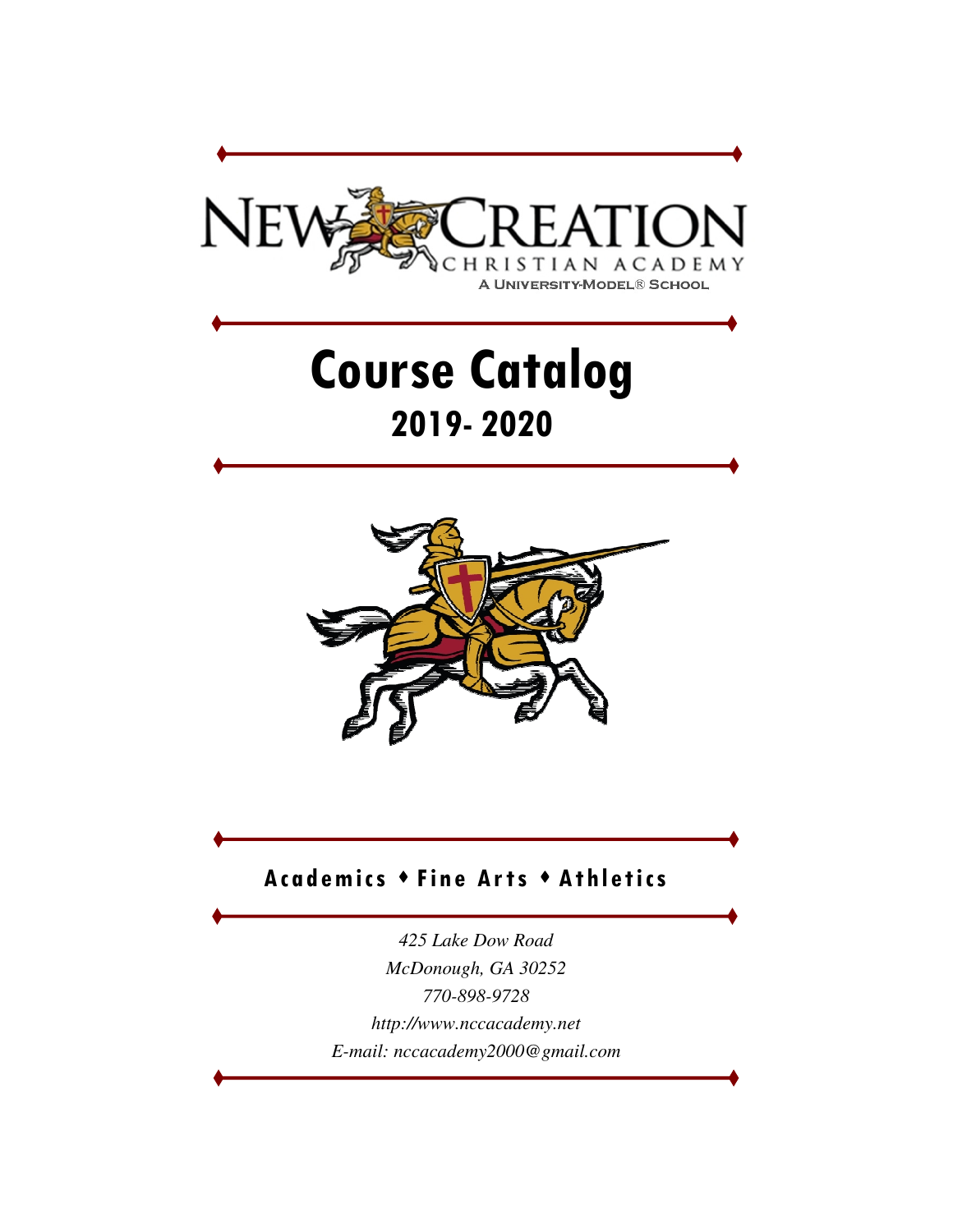

# Table of Contents Mission Statement 3 **Elementary School Academy 6 Middle School Academy 9 Science** 13 **Social Studies 15 English 17 Math 20 Foreign Language 23 Health 24 Electives 25 Standardized Tests 31 Graduation Course Requirements 32 Clubs 34 Part-Time Classes 36 Dual Enrollment 37 Fee Schedule 38 NCCA 2019-2020 Calendar (1st Semester) 40 NCCA 2019-2020 Calendar (2nd Semester) 41 Athletics 42**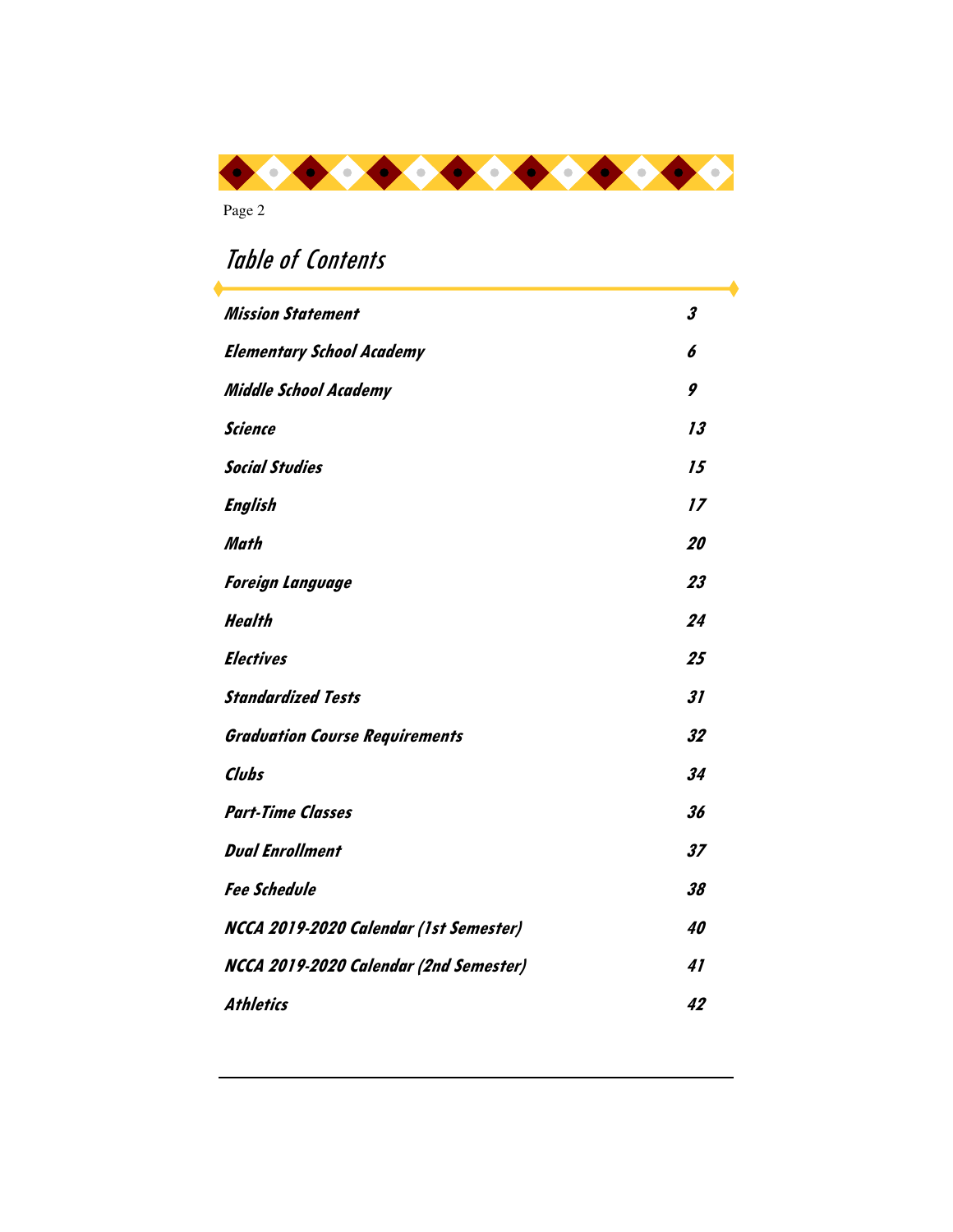

# **Mission Statement**

Partnering with parents to **Inspire** in students a desire to learn, to encourage students to **Believe** in the Lord Jesus Christ, and to support students as they strive to **Achieve** their God-given potential.

# **Vision Statement**

The mission of New Creation Christian Academy (NCCA) is to assist parents in their commitment to their children's education by offering rigorous academic classes and other programs to enhance the student's educational pursuits. Additionally, we seek to provide a program of academic excellence to encourage students to grow in their relationship with Jesus Christ. We partner with parents in the training and mentoring of our students to help prepare them for a successful college experience. As we strive to develop future Christian leaders, we equip our students with tools to become responsible and spiritually mature contributors to society.

# **Core Beliefs**

We believe that the Bible is the inspired, the only infallible, authoritative inerrant Word of God. (2 Timothy 3:15; 2 Peter 1:21)

We believe in the absolute necessity of regeneration by the Holy Spirit for salvation because of the exceeding sinfulness of human nature, and that men are justified on the single ground of faith in the shed blood of Christ and that only by God's grace and through faith alone we are saved. (John 3:16-19; 5:24; Romans 3:23; 5:8-9; Ephesians 2:8-10; Titus 3:5)

We believe in the present ministry of the Holy Spirit by whose indwelling the Christian is enabled to live a godly life. (Romans 8:13-14; 1 Corinthians 3:16; 6:19 -20; Ephesians 4:30; 5:18)

We believe there is only one God, eternally existent in three persons: Father, Son, and Holy Spirit. (Genesis 1:1; Matthew 28:19; John 10:30)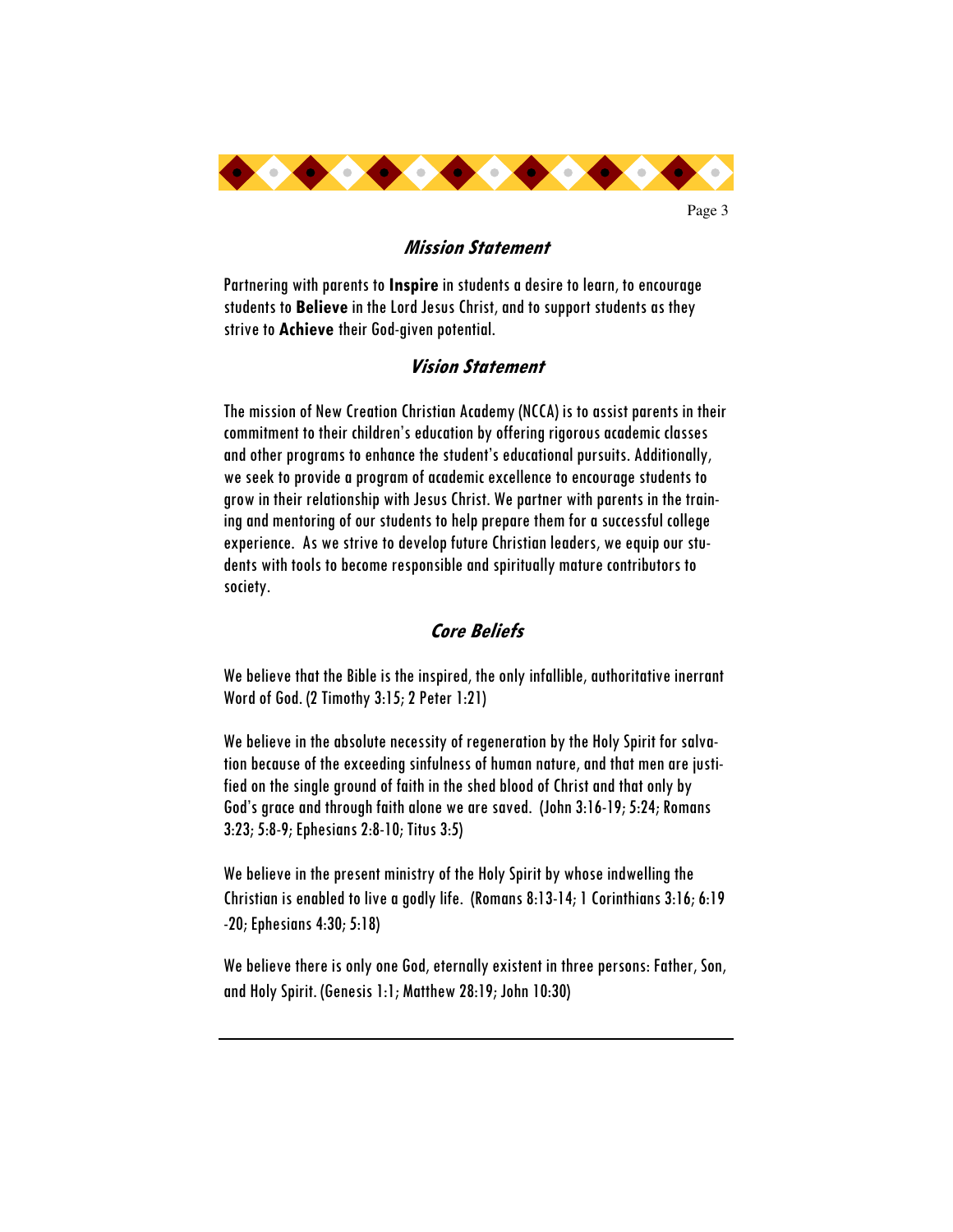

We believe in the resurrection of both the saved and the lost; they that are saved unto the resurrection of life, and they that are lost unto the resurrection of damnation. (John 5:28-29)

We believe in the biblical definition of marriage as the covenant relationship between one biological man and one biological woman. (Genesis 2:24) We believe in the deity of Christ (John 10:33); His virgin birth (Isaiah 7:14; Matthew 1:23; Luke 1:35); His sinless life (Hebrews 4:15; 7:26); His miracles (John 2:11); His vicarious and atoning death (1 Corinthians 15:3; Ephesians 1:7; Hebrews 2:9); His resurrection (John 11:25; 1 Corinthians 15:4); His ascension to the right hand of the Father (Mark 16:19); His personal return in power and glory. (Acts 1:11; Revelation 19:11)

We believe in the spiritual unity of believers in our Lord Jesus Christ. (Romans 8:9; 1 Corinthians 12:12-13; Galatians 3:26-28)

# **Non-denominational Position**

Our Statement of Faith is fundamental to basic Christian tenets and contains those doctrines to which we unreservedly adhere and teach. It is our desire to maintain this position and to do so in all fairness to each family. In honoring this desire concerning the outreach of this ministry, there shall be no attempt made by parents, students, staff, or academy board members to promote or disparage any doctrinal or denominational beliefs, practices, or positions regarding issues upon which the ministry itself has assumed no official stance. We desire to remain united in the salvation and love of Christ, avoiding dissension that may be caused by denominational distinctives.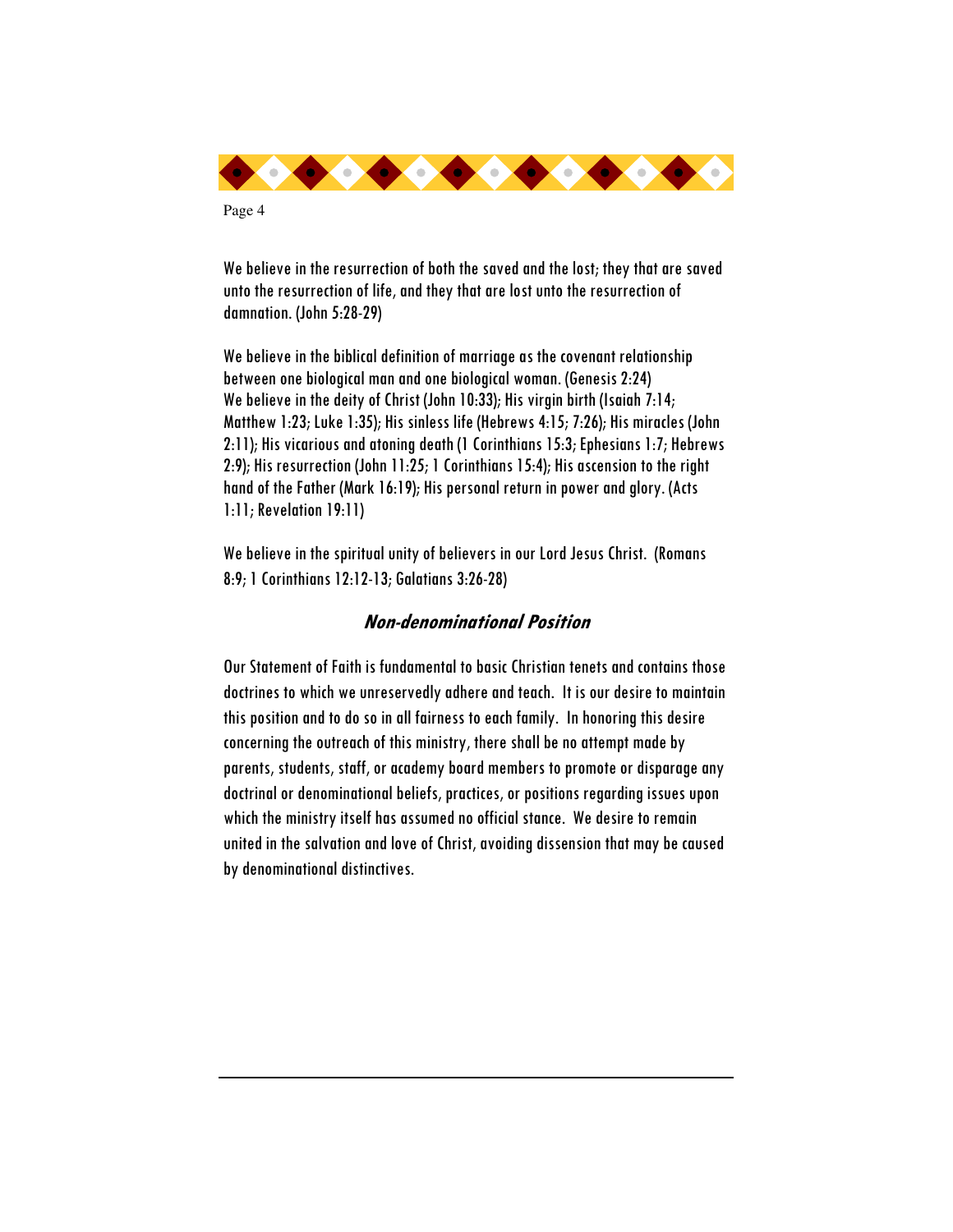

**NCCA ADMITS STUDENTS OF ANY RACE, COLOR, NATIONALITY AND ETHNIC ORIGIN TO ALL THE RIGHTS, PRIVILEGES, PROGRAMS AND ACTIVITIES GENERALLY ACCORDED OR MADE AVAILABLE TO STU-DENTS AT NCCA. NCCA DOES NOT DISCRIMINATE ON THE BASIS OF RACE IN ADMINISTRATION OF IT'S EDUCATIONAL POLICIES, ADMISSIONS POLICIES, SCHOLARSHIPS AND LOAN PROGRAMS OR ATHLETIC AND OTHER NCCA-ADMINISTERED PROGRAMS.** 

Please note all courses have a minimum student enrollment requirement in order for the course to make.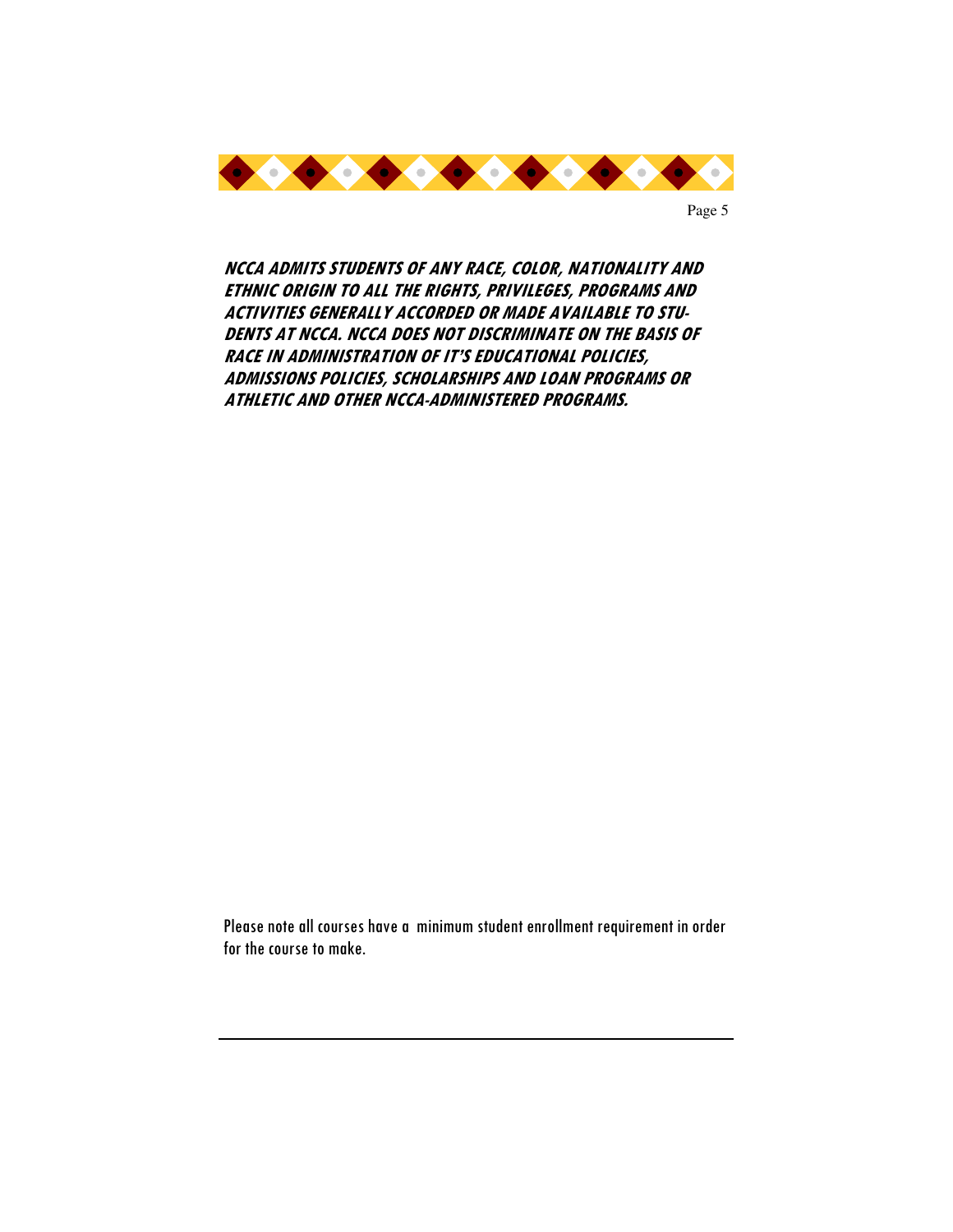

# Elementary Academy

Page 6

NCCA is proud to offer elementary classes at our new campus. In the 2017-2018 school year, we had our first kindergarten class and have added grade levels each year. The University-Model® allows parents the freedom to continue to have input in their child's education. Each grade level, parent monitoring and mentoring at home is expected with guidance and assigned work being given by the NCCA educator. Students will be on campus in a classroom setting twice a week. By starting this model in the younger ages, students will learn good study habits and have a firm foundation to carry them through to the upper grades and beyond.

# Kindergarten

Kindergarten is a great time of learning. Students will enjoy Bible stories. They will be introduced to vowels and consonants as well as short words and blends. In mathematics, students begin counting and number recognition. Learning is fun as students participate in interactive poems and songs that help new learners grasp concepts. ABEKA curriculum is the foundation for this stage of learning. We focus on providing your student with hands-on activities and smaller class sizes to allow for growth and understanding in a fun yet structured environment.

# 1st Grade

First grade is an exciting time for new learners. ABEKA begins to focus on core subjects: Bible, reading, arithmetic, language, and phonics. Homework is introduced to help reinforce concepts introduce during classroom instruction. Singing spelling words, marching to math facts, and even whispering special sounds and blends keeps students engaged and actively learning. At home parents are encouraged to continue to enforce the methods and techniques utilized in the classroom.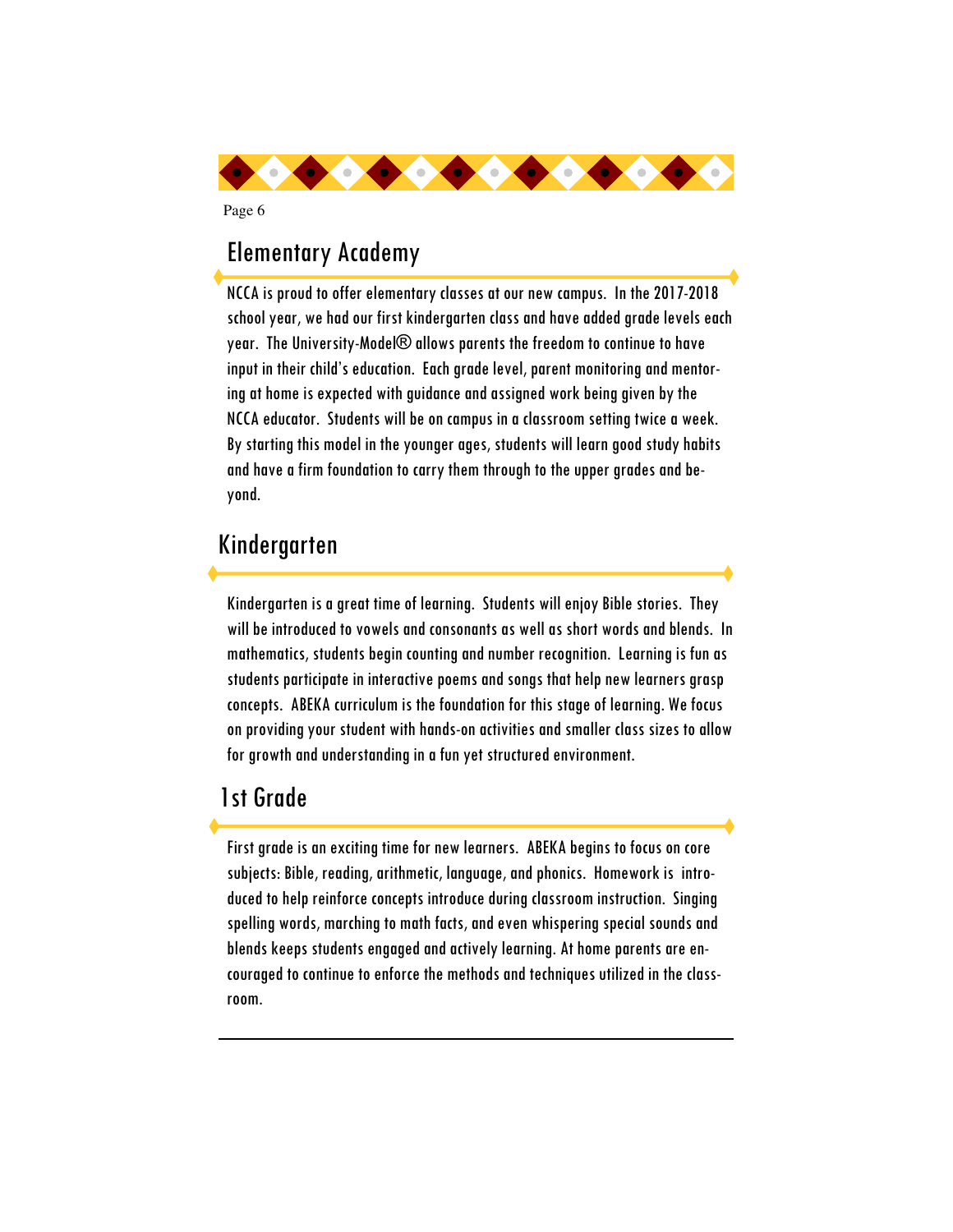

# 2nd Grade

Second grade helps students continue to build on the foundation that's been set. Students continue to meet twice a week with homework to be completed on the off days to further enforce classroom concepts. Phonics blends into vocabulary to increase reading comprehension. Additionally, in the second half of the year students transition to spelling and vocabulary with definitions. Reading becomes more concrete and students will complete discussion questions on what they read. As part of the NCCA program second graders move into writing complete sentences, understanding proper use of capitalization rules, and other grammar concepts. Mathematics concepts such as place value, addition, subtraction, time, money, measurement, and temperature are introduced. Students will also begin history in this year by reading about the people who built America and gain a better understanding of American holidays, patriotic songs, and flag etiquette. Science topics such as "how" and "why" in relation to animals, the human body, plants, etc. are covered in a fun and interactive way. Students will continue to perfect writing techniques reinforcing good penmanship.

# 3rd Grade

Third grade at NCCA is a time for students to begin perfecting some skills. Reading moves towards speed and comprehension as students strive to gather information in a more direct way. Spelling is a practiced and learned skill so it is important to continue learning new words. In Grammar, the focus begins moving towards the parts of speech such as nouns, pronouns, verbs, and adjectives. Math is beginning to get more interesting with the introduction of multiplication and division. The foundational skills are still being built for mathematics. A good foundation is important for success. Science and History are overviews of God's world and where we fit in the timeline of History.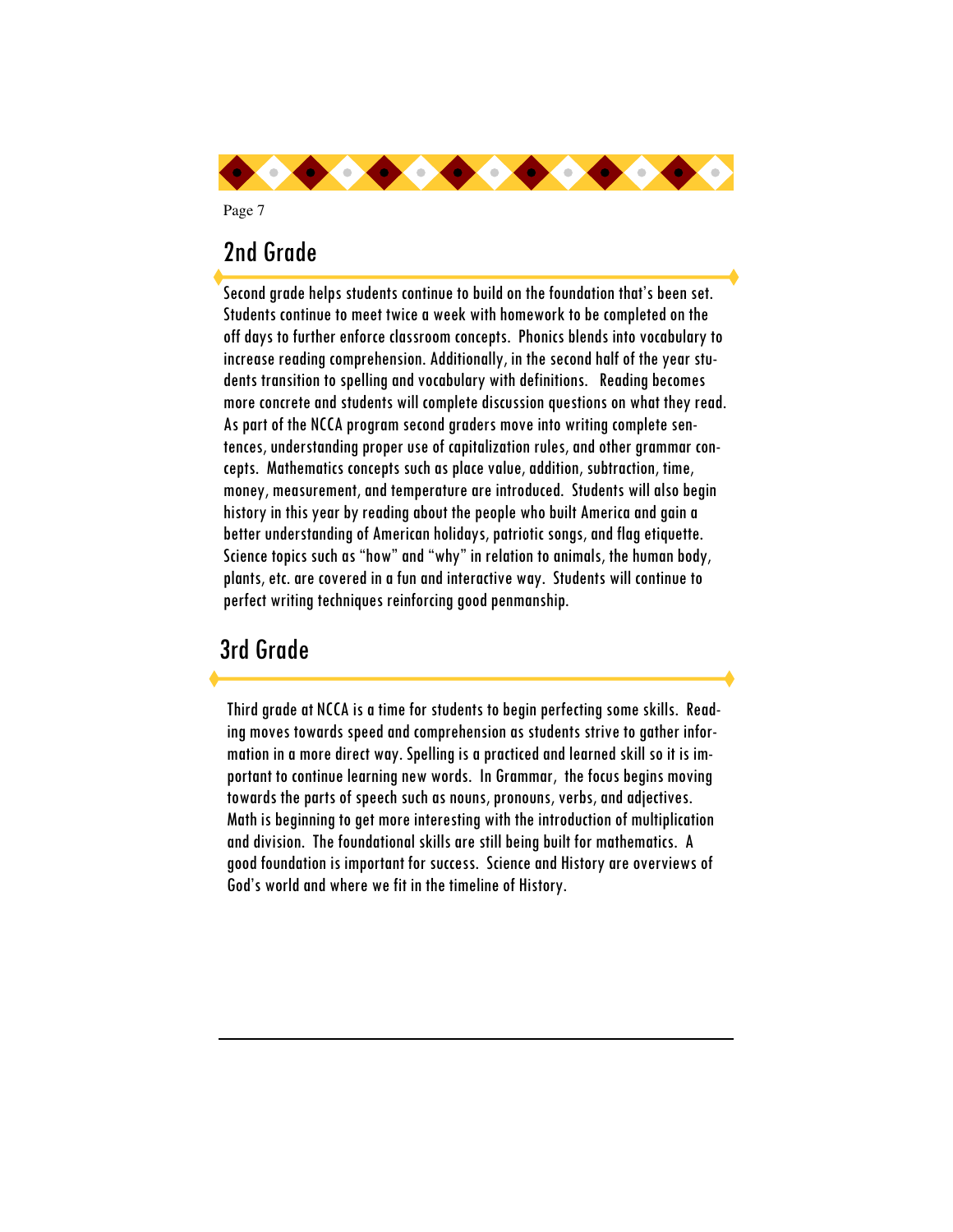

# 4th Grade

Page 8

Fourth grade is designed to reinforce your students' confidence in what they have learned and new skills they have mastered. As they work toward better academic achievement, they will also learn to apply biblical principles to everyday actions. Heritage Studies brings to life great movements and events in American history from the late 1700s through the early 1900s. English lessons refine writing, spelling, grammar, and research skills. Saxon Math lessons focus on practicing basic math operations, while science lessons explore the ecosystems, forces, and natural resources of the world. In fourth grade students begin to transition to Bob Jones University Press curriculum; portions of which will carry throughout their NCCA career.

# 5th Grade

The NCCA 5th grade program is a mix of curriculum geared toward transition to middle school. We believe that a mix of literature books, while focusing on writing, grammar, and spelling, is necessary to continue good habits into middle and high school. Shurley English and Spelling Workout have been the best choices for the non-traditional structure of NCCA. NCCA uses BJU Press materials for Science, which focus on a general overview of most common scientific realms. BJU Press History is a very fun overview of American History from the early days of our country to the current strides we are making. Saxon Math is the preferred Math from 4th and beyond, as it builds in a very consistent way to help each student gain and progress at his/her own pace.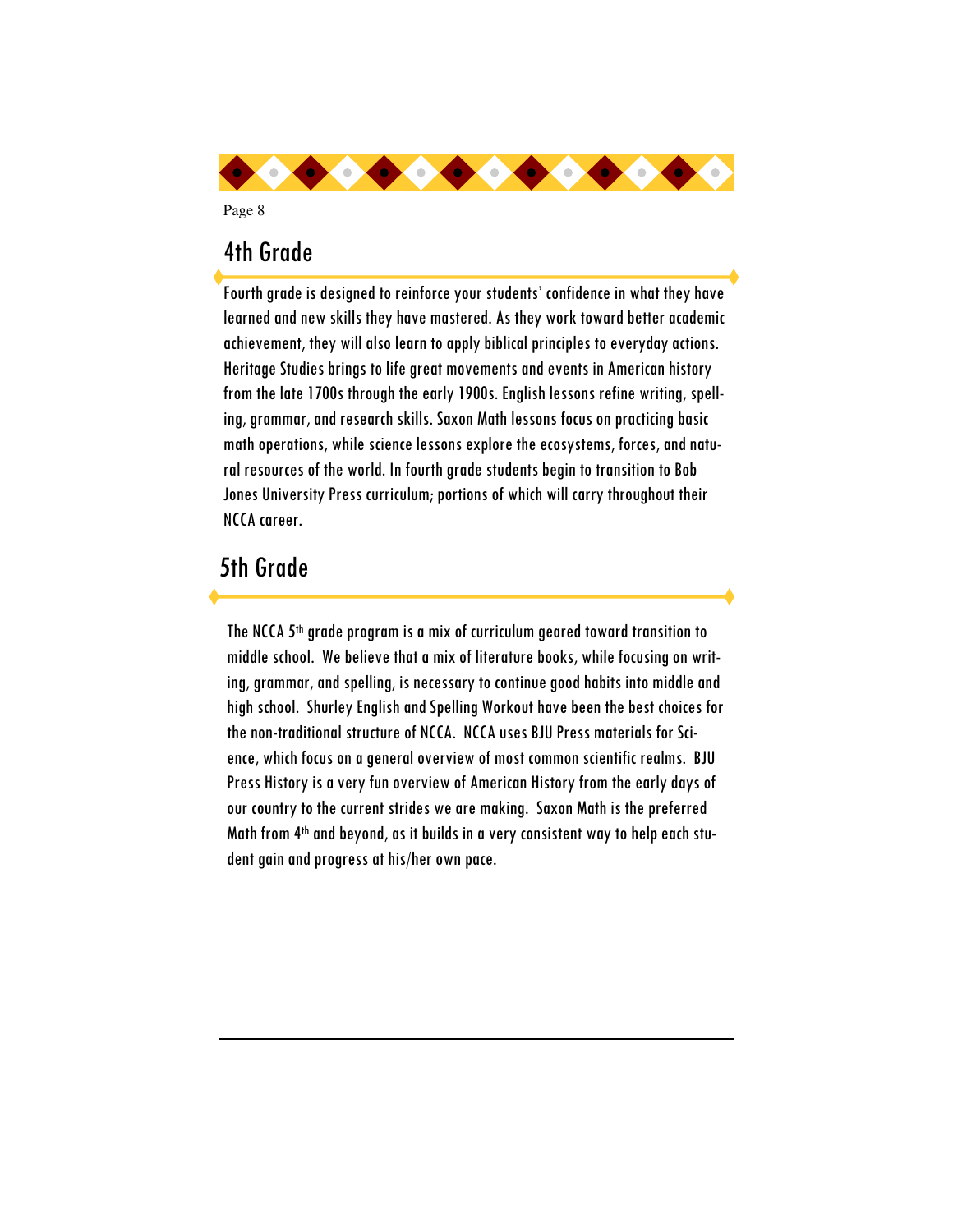

# Middle School Academy

The Academy concept that NCCA has created is a unique way to help students prepare for high school and college. Students are in classes for 11 hours a week. Each grade level has the core subjects as well as Literature, Bible and Foreign Language Exploration. Additionally, the educational experience is enhanced by a middle school-wide Fall field trip to some amazing destinations. There are several other trips that occur during the year in the various grade levels focusing on the curriculum being studied at the time. Further, the middle school has several activities to build unity. Each year there is a middle schoolwide Christmas party, Spring Fling and end of the year activities. Together with education, NCCA strives to encourage sending well-rounded students on to high school.

# Middle School Courses

## **English/Literature**

The 6th, 7th and 8th grade Academies use Shurley English. Shurley English is a comprehensive grammar and writing program. This program is designed to incorporate these grammar and language skills into a well-organized writing process to create effective communication.

#### **Literature**

Literature is a wonderful way to bring subject matter to life. Literature is a one semester course however, throughout the middle school our literature coincides with history. The books we read focus on differing aspects of the history we are teaching.

6th Grade

Theras and His Town by Caroline Dale Snedeker Detectives in Togas by Henry Winterfield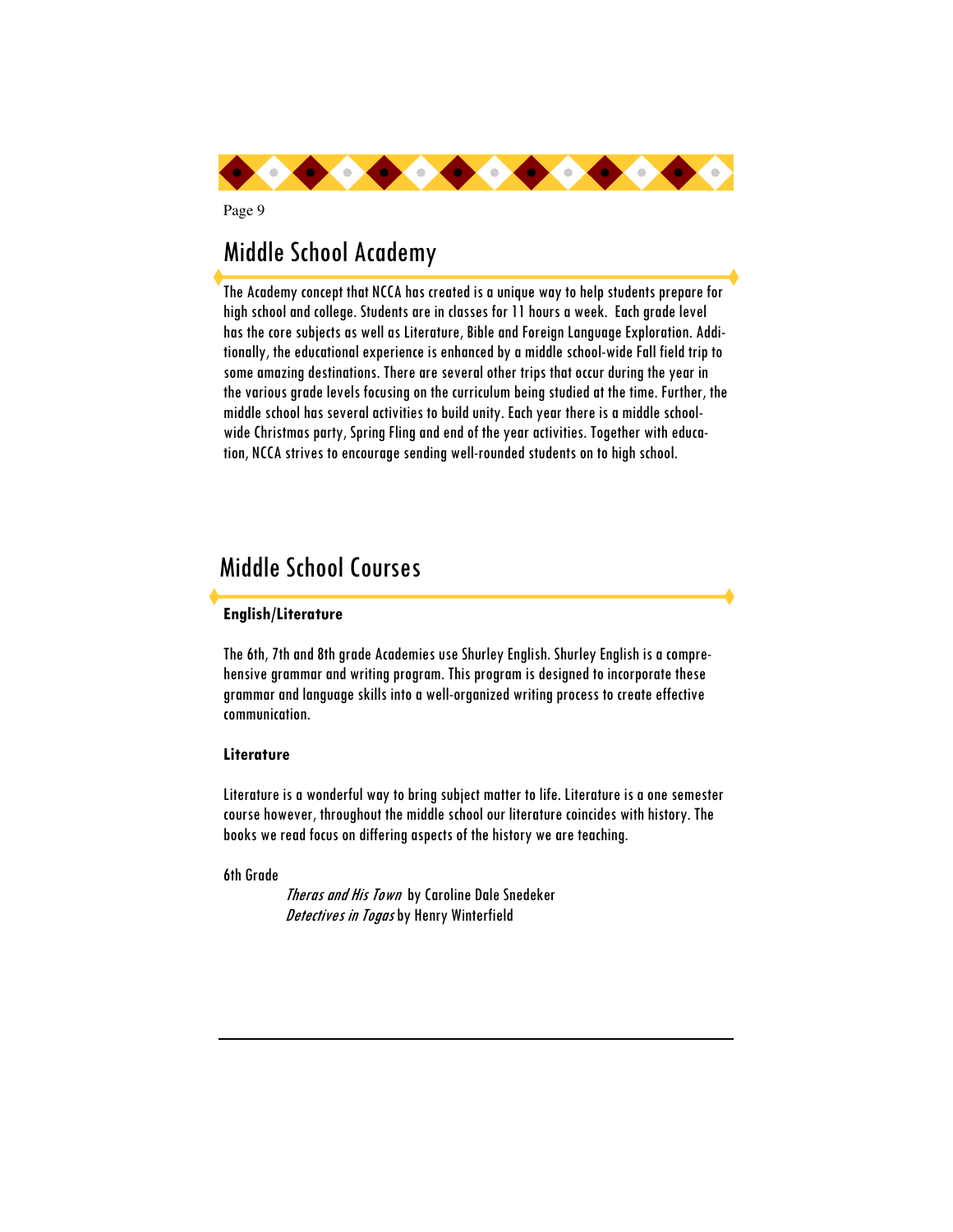

# Middle School Courses

#### 7th Grade

**Tuck Everlasting by Natalie Babbitt** Amos Fortune, Free Man by Elizabeth Yates Roll of Thunder, Hear My Cryby Mildred Taylor

#### 8th Grade

The Witch of Blackbird Pondby Elizabeth George Speare **Number the Stars by Lois Lowry** The Hiding Place by Corrie Ten Boom The Giver by Lois Lowry The Sign of the Beaver by Elizabeth George Speare

#### **History**

6th Grade Ancient History

In 6th grade students will begin an adventure through Ancient Civilizations from Mesopotamia to the Middle Ages. The curriculum for this journey id Bob Jones Heritage Studies 6.

#### 7th Grade Georgia History

This class focuses on our wonderful state from when it was founded and continues through today's Georgia. Georgia history also focuses on government structure as well as an overview of our political system.

#### 8th Grade American History

This is a study using books by Newberry Award winning authors to journey through American History. Beautiful Feet Publishing has created a unique environment in which to discover America's past while fostering a love of reading and a devotion to history. As a beginning to this wonderful study the 8th grade takes a trip to either Washington D.C. or Williamsburg, Virginia each year. This trip is a shared trip with the 11th grade and is on a rotation basis.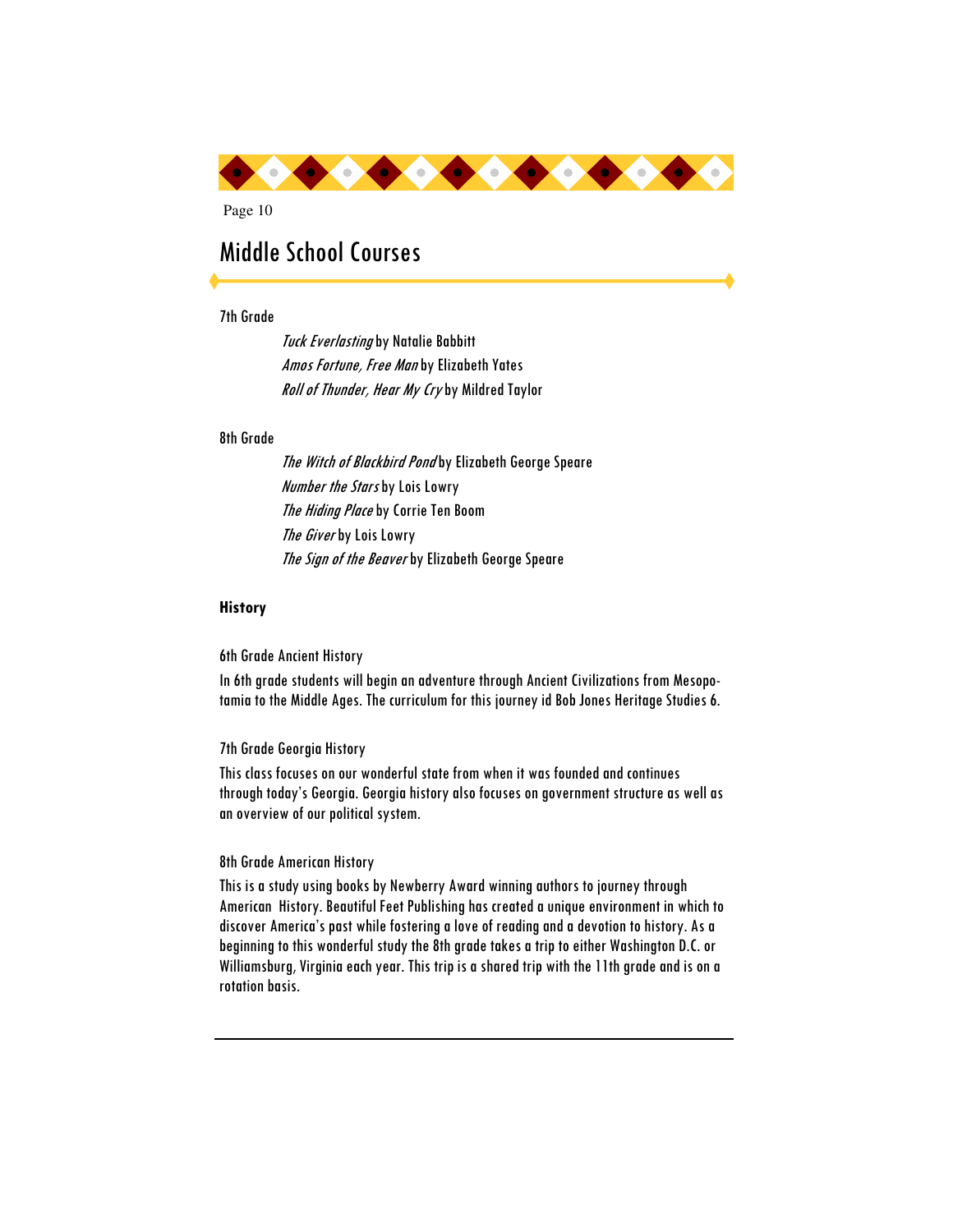

# Middle School Courses

### **Science**

6th Grade Science

This science course covers a wide range of topics such as volcanoes, animal classification, the solar system, and much more. Class instruction is supplemented through note-taking and activity pages to be completed at home. This curriculum is very interactive and uses experiments and demonstrations to reinforce the subject matter.

### 7th Grade Life Science

This course deals with the life processes of organisms, genetics and the origins of life from a biblical perspective. It also presents concepts in microbiology and plant biology with a look at the animal kingdom and ecosystems.

### 8th Grade Earth Science

Examine God's handiwork including the sun, moon, stars, planets, asteroids, comets and meteors. Students will see the perfection of God's design in a study of the Earth including the atmosphere, lithosphere and the hydrosphere.

#### **Math** (All middle school Math classes use Saxon Math.)

#### Math 7/6

This class is designed for 6th grade students as a review of elementary math, geometry and basic algebraic concepts. The students are prepared for Math 8/7 or Pre-Algebra based upon student performance and teacher evaluation.

### Math 8/7

This class is for 7th grade students who do not intend to take Calculus in high school. It is designed as a review of elementary math to prepare the student for Pre-Algebra.

### Pre-Algebra

This class is designed for the average 8th grade student and the advanced 7th grade student . It introduces the student to basic Algebra and Geometry concepts. The class will prepare the student for Algebra I or Algebra I Honors, based upon student performance and teacher evaluation.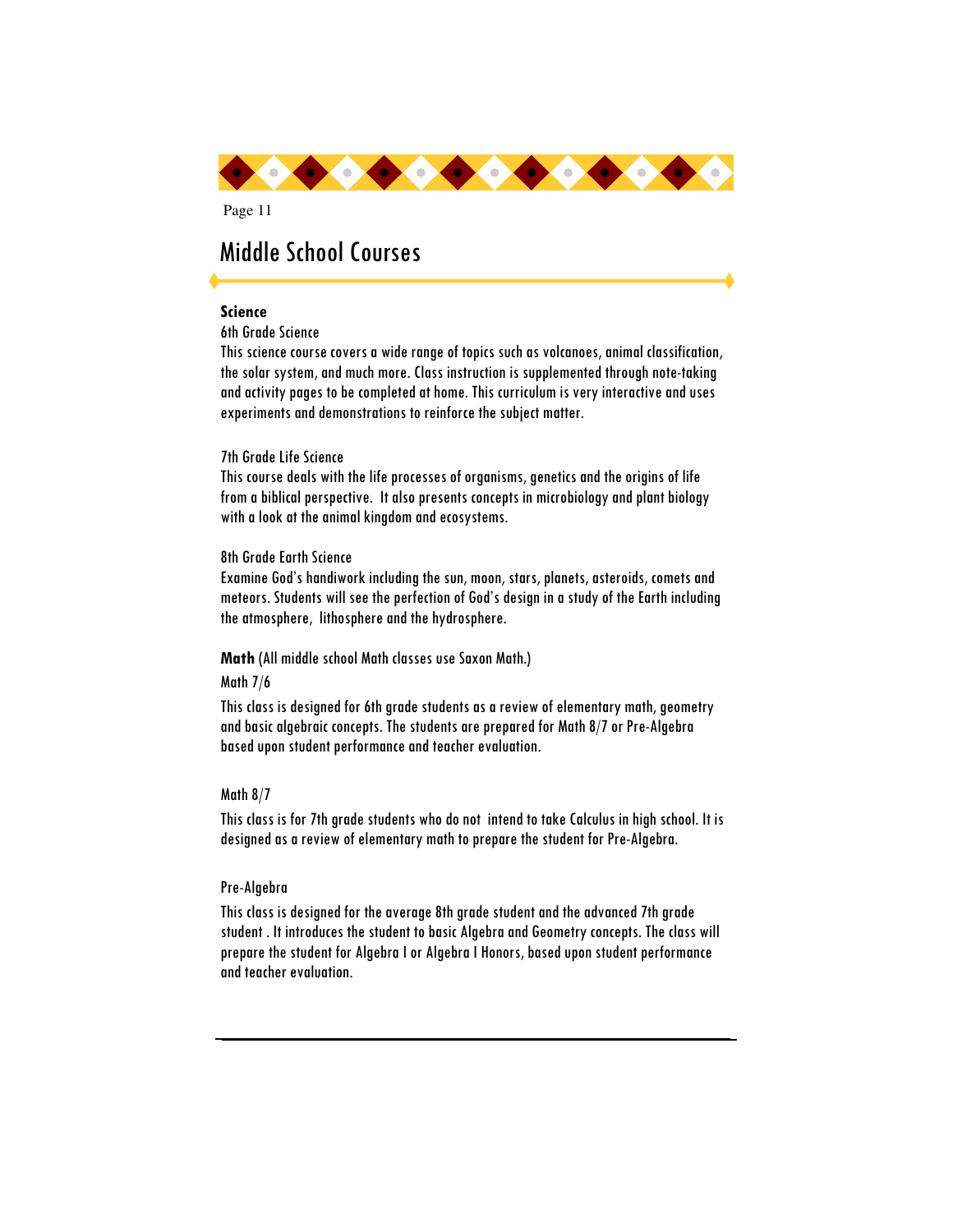

# Middle School Courses

### **Exploration of Spanish/French (Middle School)**

This course is a two semester course utilizing a variety of resources for the middle school level. This course is designed for 6th through 8th grade students. These classes meet for 1 hour once a week. The class begins with exploration of Spanish which lasts through the end of March. The class will finish the year with exploration of French. **Bible** 

Using the *Discover 4 Yourself Inductive Bible Study*-6th grade students are taught to find out for themselves what the Bible is all about—and are given exciting ways to do it! The best inductive studies for young students, these hands-on books help teach the basic skills of Bible study for a lifetime of discovering God's Word. Using the Inductive Study Method, students will sharpen their skills so that they can know what the Bible says, understand what it means, and apply it to their lives. This study teaches students how to study the Bible by observing the text and using bible study tools.

In middle school, young people face more and more decisions on their own. Soon they find that their new freedoms are followed by greater responsibility and higher expectations. Wise Up for 7th & 8th grade encourages your students to study the wisdom of God in Proverbs, allowing Him to shape their lives into the image of His Son, Christ.

### **Middle School Art Club**

Club meets on Tuesdays from 2:30-4:00. Students will learn art basics and general crafts. There is a fee associated with this club.) **6th through 8th grade** 

### **FLL Robotics Club for Middle School**

Students age 9-14 will be immersed in real-world science and technology challenges. The Team builds LEGO based robots and develops research projects. Through their participation, students develop valuable life skills and discover exciting career possibilities while learning that they can make a positive contribution to society. (A fee is associated with this club) Students get to:

- ∗ Strategize, design, build program and test a robot using LEGO Mindstorms technology
- ∗ Create innovative solutions for challenges facing today's scientists as part of their research project
- ∗ Apply real-world math and science concepts
- ∗ Become involved in their local and global community
- ∗ Engage in team activities guided by FLL Core Values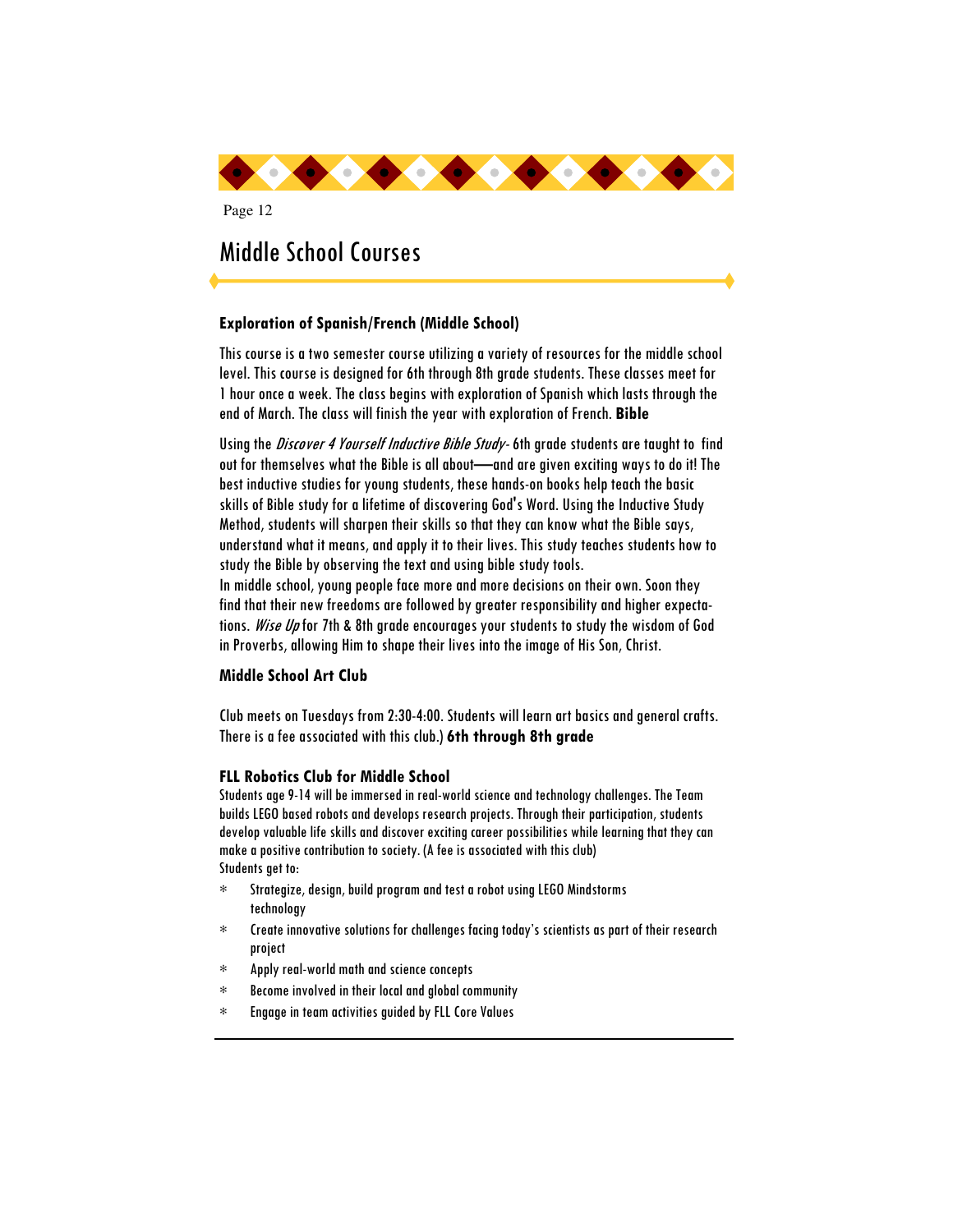

# High School Courses

The High School courses are designed to advance students incrementally by each subject to adequately prepare them for their college courses. Students must meet or exceed the standards of each course before advancing to the next, regardless of grade. Students who fail to meet the standards in a course semester, will be required to retake that semester's course. Students who do not meet the standards of both semesters of a course must retake the entire course before advancing to the next level.

# Science

#### **Anatomy and Physiology Honors**

This course includes a detailed study of the human body and its functions. This is an advanced science course taught at a college level using a college text. It is both challenging and demanding. This course is recommended for students considering a life science major in college. Biology and Chemistry are prerequisites for this course. **11th - 12th Grade** 

#### **Astronomy/Geology**

Astronomy is a science that thrives on new discoveries. New technologies and insights are found as we study the created cosmos. This class will present a broad view of Astronomy that also includes hands-on labs. The course is designed for students who choose not to take upper level science. This is a second semester course, preceded by Geology the first semester. **9th - 12th Grade**

#### **Biology**

This is a complete overview of molecular/microscopic biology, environmental science, genetics and a complete study of zoology and botany for the freshman or sophomore student. Approximately 20 full labs are accomplished in the duration of this class, along with several outside projects. Apologia Press text is used. **9th - 10th Grade** 

#### **Chemistry**

These courses are college preparatory courses. The class format consists of one hour of lecture and one hour of hands-on laboratory experiment. The Prentice Hall Chemistry text Is used and the following topics are covered: Matter Classification, Atomic Theory, Periodicity, Bonding, Chemical Reactions, Law of Mass Conservation, Empirical and Molecular Formulas, Stoichiometry, Kinetic Theory, Gas Laws, Solution Chemistry and Acid/Base Chemistry. Each week there are text and laboratory assignments. The course also includes in-class quizzes, proctored exams, a midterm and final exam. Geometry is a prerequisite. **10th - 11th Grade**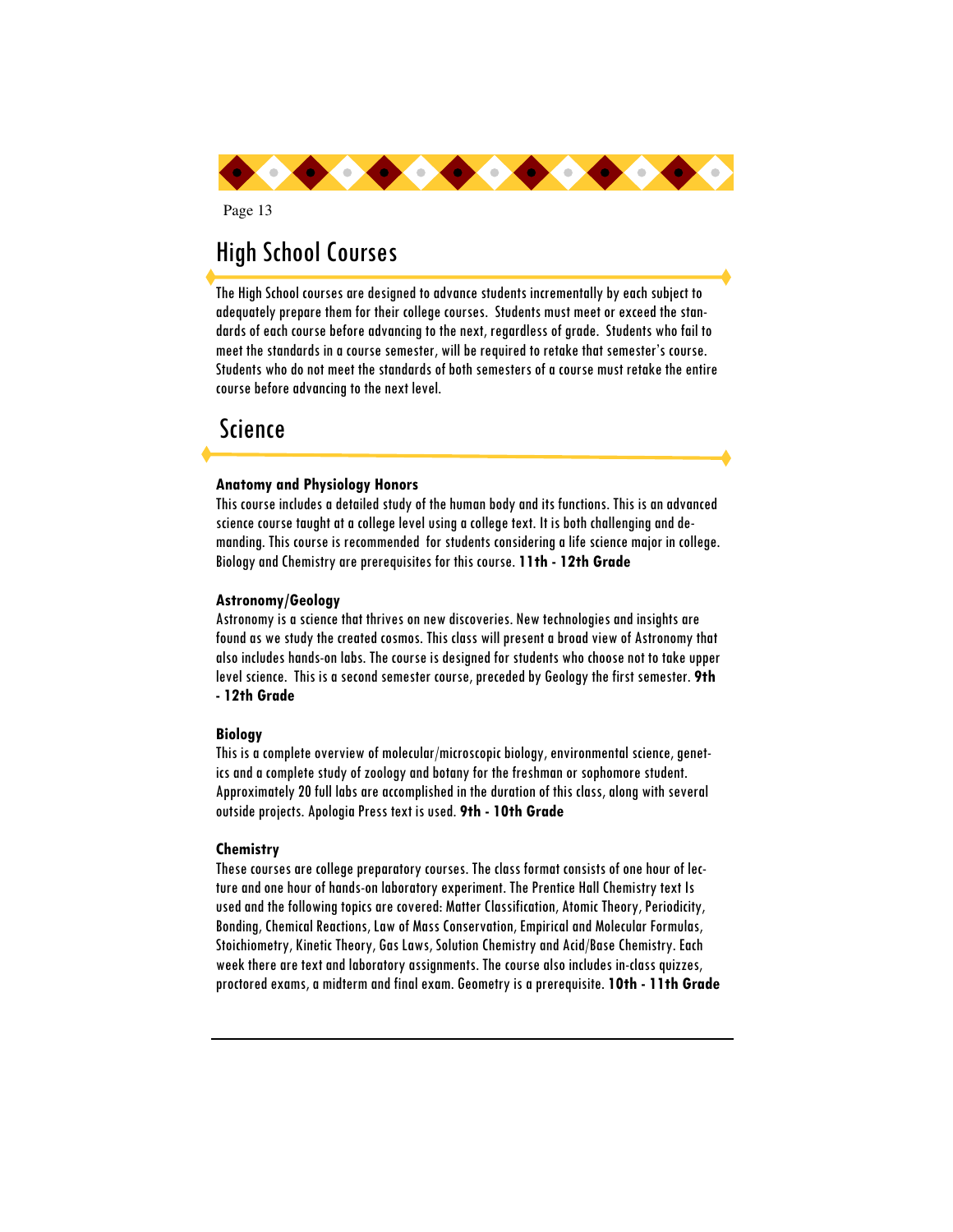

# Science

#### **Chemistry Honors**

This course moves at a faster rate than the general course and has a slightly higher load of text and lab assignments. Thermodynamics, Equilibrium and Oxidation/Reduction Reactions are added to the topics covered by the general Chemistry Class. Must have had or currently be enrolled in Algebra II or Geometry Honors (with teacher recommendation ONLY) . **10th—11th Grade** 

#### **Environmental Science**

This course is designed as an integrated and global approach to science and technology. The concepts in this course focus on the links between living things, their surroundings and the total environment of the planet, with a focus on human impacts. The scientific principles and the related technology will assist the student in understanding the relationships between local, national and global environmental issues. The intent of the course is to help individuals become informed, get involved and care for one's self and the environment.

#### **Geology/Astronomy**

Geology uses scientific methods to explain natural aspects of the created Earth. This course will include practical labs and presentations to help students grasp the wonder and importance of the geological features of our world. The course is designed for the student who does not wish to take higher level science. This is a first semester course, to be followed by Astronomy the second semester. **9th - 12th Grade** 

#### **Physical Science**

This course is intended to give freshmen students a fundamental understanding of Chemistry and Physics. It will prepare them for more advanced work in high school. The text is Glencoe Physical Science. **9th Grade** 

#### **Physics Honors**

Physics is a course that deals with the physical world around us. This is a complete hands-on lab course that incorporates basic Algebra to teach students the essential concepts about how and why things occur in nature as they do. Students will use labs to learn the principles of motion, heat, sound, electricity, magnetism, light and other physics related topics. Algebra II is a recommended prerequisite, but is not required.**11th - 12th Grades** 

#### **4 Credits of Science are required for graduation.**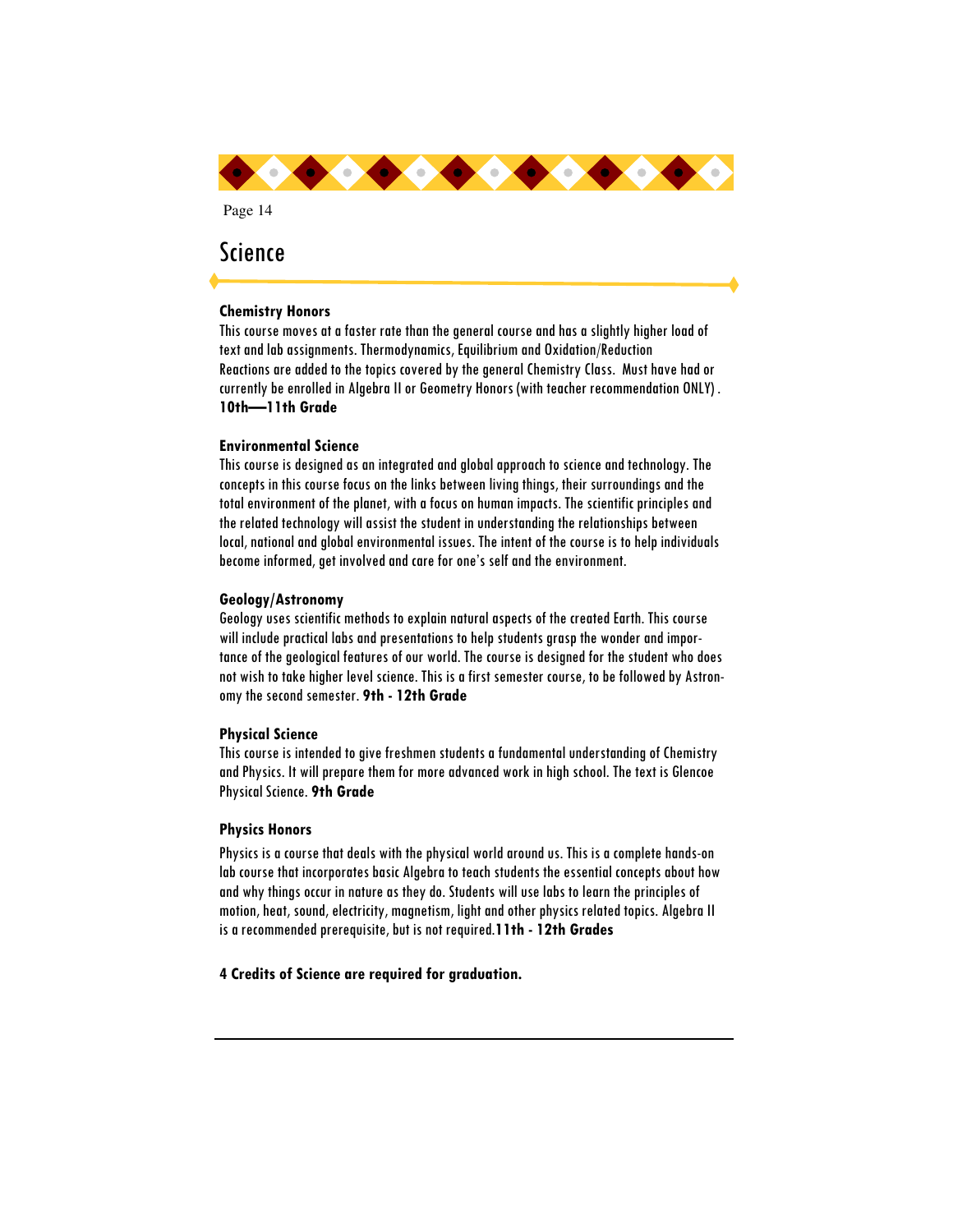

# Social Studies

### **American Government**

This one semester course covers how the government of this country works and teaches the student to be aware of how decisions out of Washington can impact their lives. The highlight of the year is the Presidential Debate that the students take part in and perform for parents and staff. **12th Grade** 

### **AP American Government**

This course prepares the student for the AP Exam. It covers in detail the setup and implementation of the U.S. Government. It also includes how to prepare for the test on all levels. Tests include multiple choice questions, DBQ's (document based questions), essays and interpreting political cartoons and graphs. Teacher advisement and at least a 3.2 GPA are recommended for success in this class. **12th Grade** 

### **American History**

The goal of this class is to have a broad sweep of American history from the founding to the present. We will concentrate on important people and ideas that formed our nation. The class will require a fair amount of reading, including original documents. The successful student will be able to take notes and synthesize details of history into major movements. There will not be much memorization required. A trip to Jamestown/ Williamsburg or Washington D.C. is scheduled every Spring to enhance the curriculum. It is strongly recommended that each student plan on participating in this field trip (Dates and fees for the trip will be announced at the beginning of the school year.) **11th Grade** 

#### **AP American History**

In this class we study American history from the colonial era to today as we prepare for the AP exam. The course involves a more detailed approach to the study of American history and includes the concepts behind events as well as the names, dates and places of events. Teacher advisement and at least a 3.2 GPA are recommended for success in this class. **11th Grade** 

#### **Economics**

This is a one semester course offered to high school students. The first part of this course gives students a working understanding of basic economics principles and a brief history of economics. The second part of this course gives students a practical look into economics and how understanding it applies to them. Students are encouraged to understand how God views our finances. **12th Grade**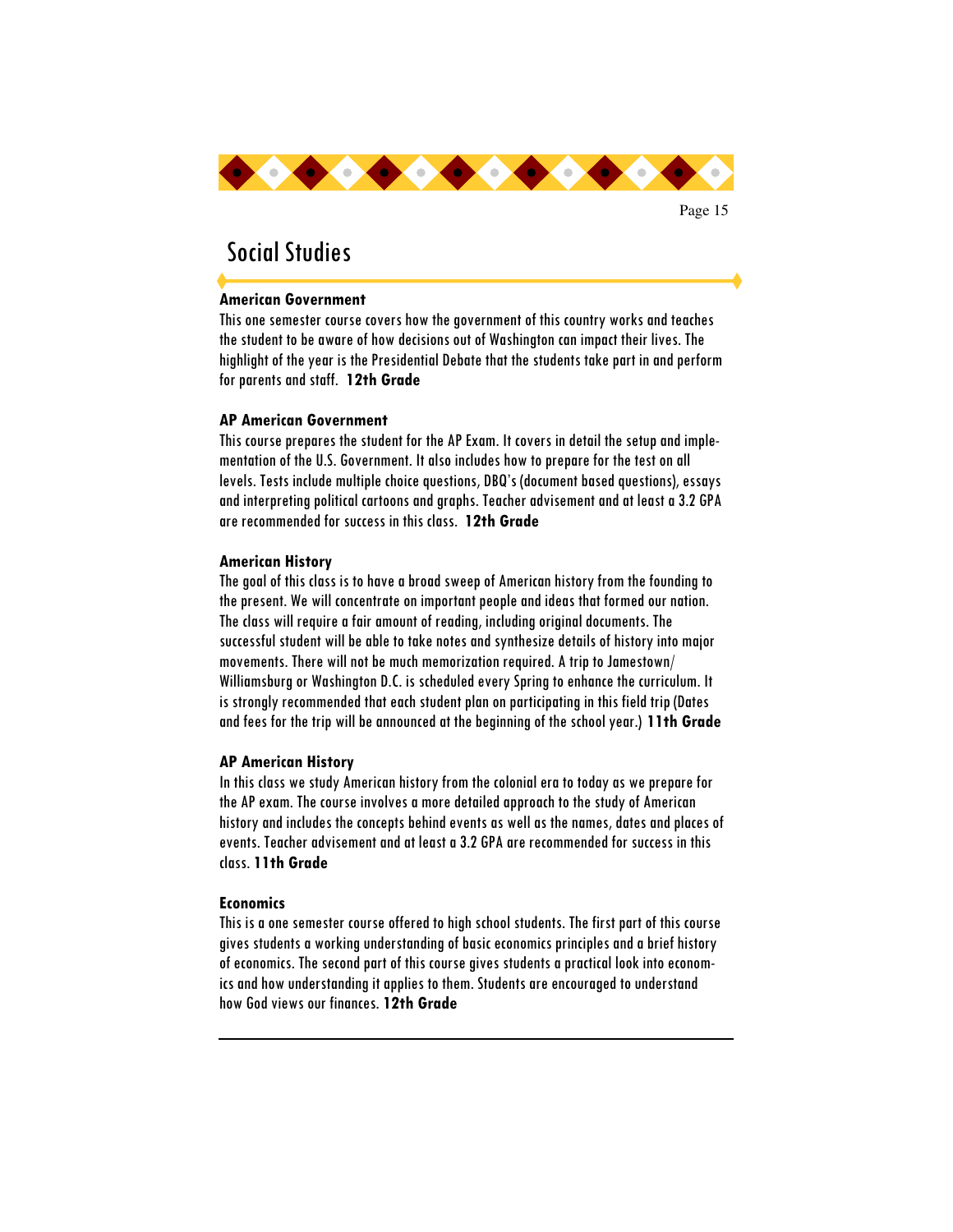

# Social Studies

### **Geography**

This course is a more traditional approach to Geography. The students will be studying the Earth and it's resources, the use of those resources by man, and the geographic and cultural features of people in the various regions and countries of the world. It is not simply a physical geography, nor is it solely a study of regional geography. It combines all the varied elements of geography with a strong biblical philosophy and scriptural emphasis. **9th Grade**

### **World History**

This full year class presents balanced overview of World History with a comprehensive look at Western civilization from creation to 1700. It affirms the biblical view of creation and providence and gives your students insight into other cultures and religions from a Christian perspective. **10th Grade** 

**4 credits of Social Studies are required for graduation.**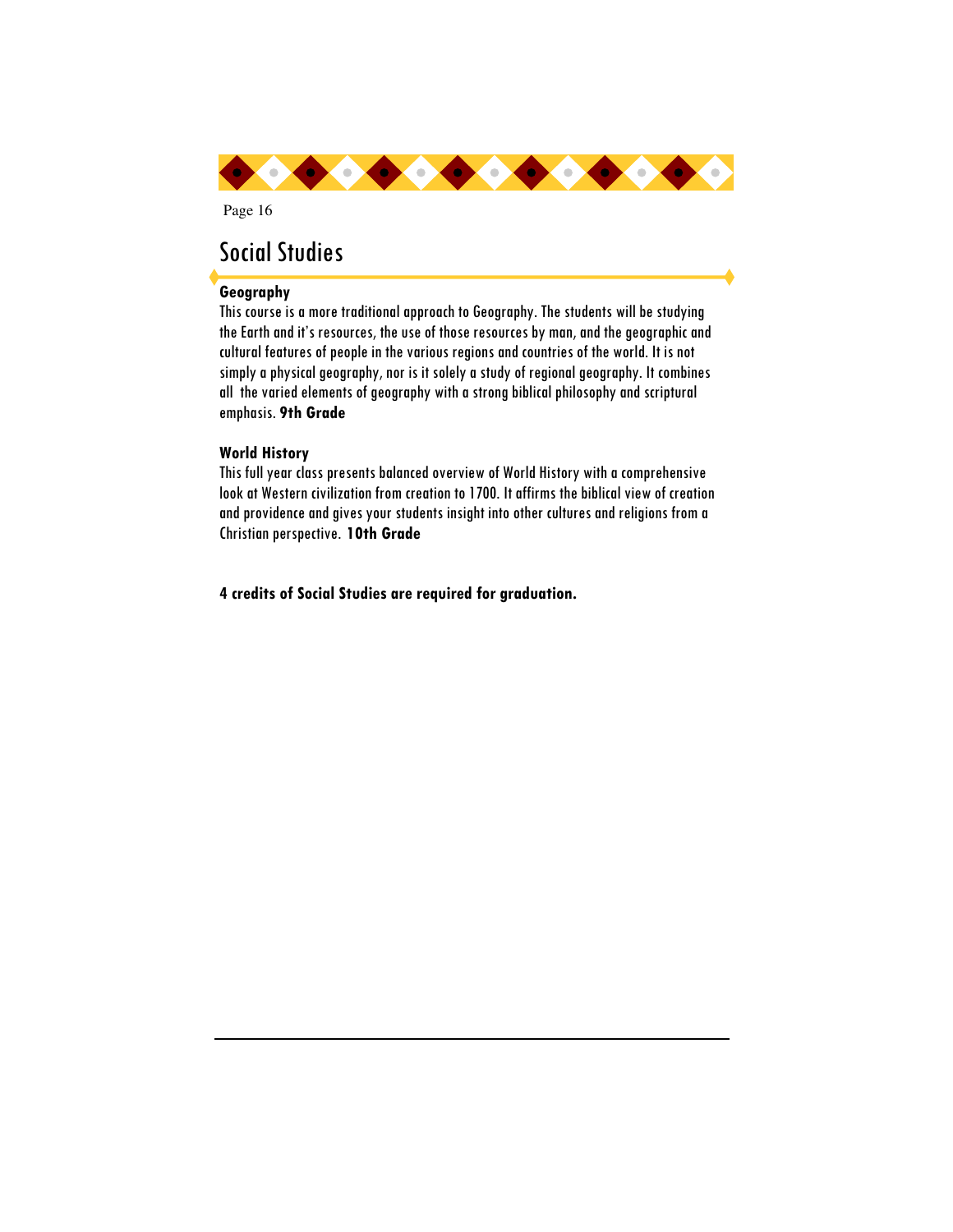

# English

**All English programs require reliable internet connection, access to word processing programs on computers and working printers including ink and paper.** 

### **English 9**

English 9 is a freshmen level college-preparatory class that provides a bridge from middle school to the more demanding expectations of upper level English classes. Skills taught will include how to critically examine various forms of literature, how to take notes during lecture-style classes, and how to deconstruct and analyze poetry. Units of study will cover a variety of genres and various authors, such as Shakespeare, M. Twain, E. A. Poe, L. Hughes, R. Frost, and E. Dickinson. Each Quarter there will be literature-based vocabulary, SAT vocabulary, composition, grammar, and an outside project. In preparation for the research paper, emphasis will be placed on following detailed directions and writing to communicate clearly. Students are required to have a working email address with computer access and should plan on 3—4 hours of homework per week. **9th Grade** 

#### **English 10**

Essay writing is an essential part of college preparation, and tenth grade students learn various strategies for effectively writing expository, persuasive, descriptive, and narrative essays. They utilize vocabulary and grammar skills to improve efficiency, confidence, and creativity in their writing. Learning how to research and write persuasively is also a large focus of this course. Emphasis is placed on proper use of MLA formatting for all writing. The literature includes the study of the short story, the novel, the play, poetry, and non-fiction. Students learn and apply more advanced reading comprehension skills as they read challenging texts such as Shakespeare's *Julius Caesar*. Oral discussions give students the confidence to speak effectively in front of their peers. Throughout the course, emphasis is made on the relevance of the material to the students' academic, professional, and spiritual lives, both presently and in the future. **10th Grade**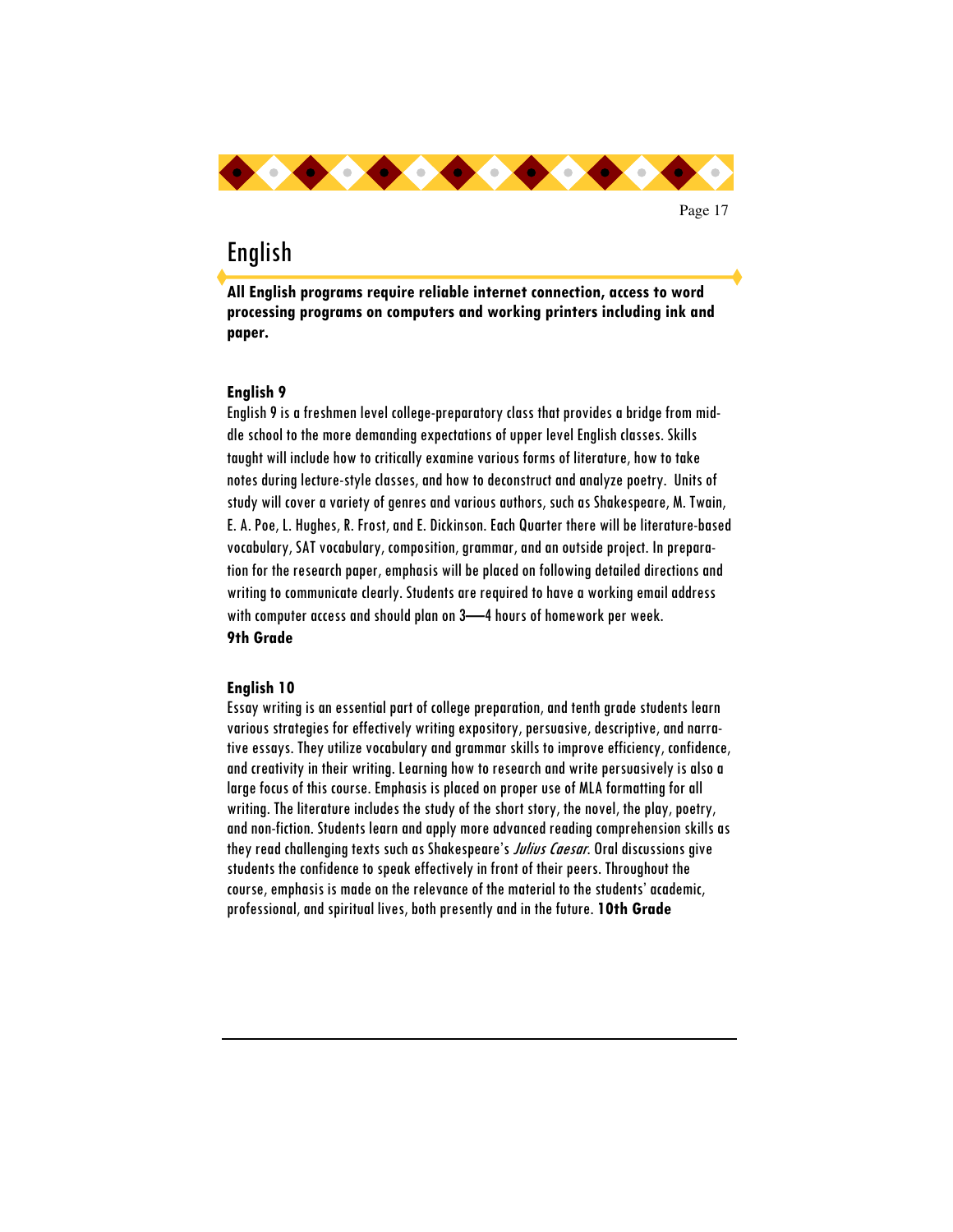

#### **American Literature**

The American Literature course uses pieces from America's greatest authors to provide students an opportunity to increase their comprehension, evaluation and writing skills. In preparation for the SAT and ACT, students are expected to read and respond critically, decode and employ growing vocabulary, and communicate articulately in both speaking and writing. This course requires students' investments in reading assigned pieces, completing assigned papers, and re-reading and re-writing for perfection. Students leave with a deepened understanding of the American literary experience, expanded college-level vocabulary, college-ready writing skills and strengthened comprehension suitable for any literary genre. Students are required to have a working email address and to check the inbox daily. This course requires approximately 5-6 hours of outside coursework per week. **11th Grade** 

#### **British Literature**

This senior level college-preparatory class will introduce the major British authors as students discover a rich cultural heritage and develop a genuine appreciation for some of the most time-tested works of art in the English language. Beginning with the first English epic poem, Beowulf, this class will follow the chronological evolution of British Literature from Anglo-Saxon and Medieval works; through the British Renaissance, Enlightenment, Romanticism, and Victorian periods; and end with modern British works and authors. In addition to the in-depth study of Literature, students will continue to work on their oral, written, and technological skills by producing numerous presentations, essays, and papers. Students will specifically focus on writing a variety of documents including expository, persuasive, and research essays, as well as workplace documentation. Students will plan, organize, and revise their essays in response to feedback. Vocabulary and basic grammar skills will continually be reinforced, as will various other writing and reading skills necessary for college preparation. Through experiences such as a Medieval Day and attending plays at the Shakespeare Tavern, this course hopes to immerse the student in the culture and history of the Literature and provide apt applications for living a fuller and richer Christian life in the modern world. **12th Grade**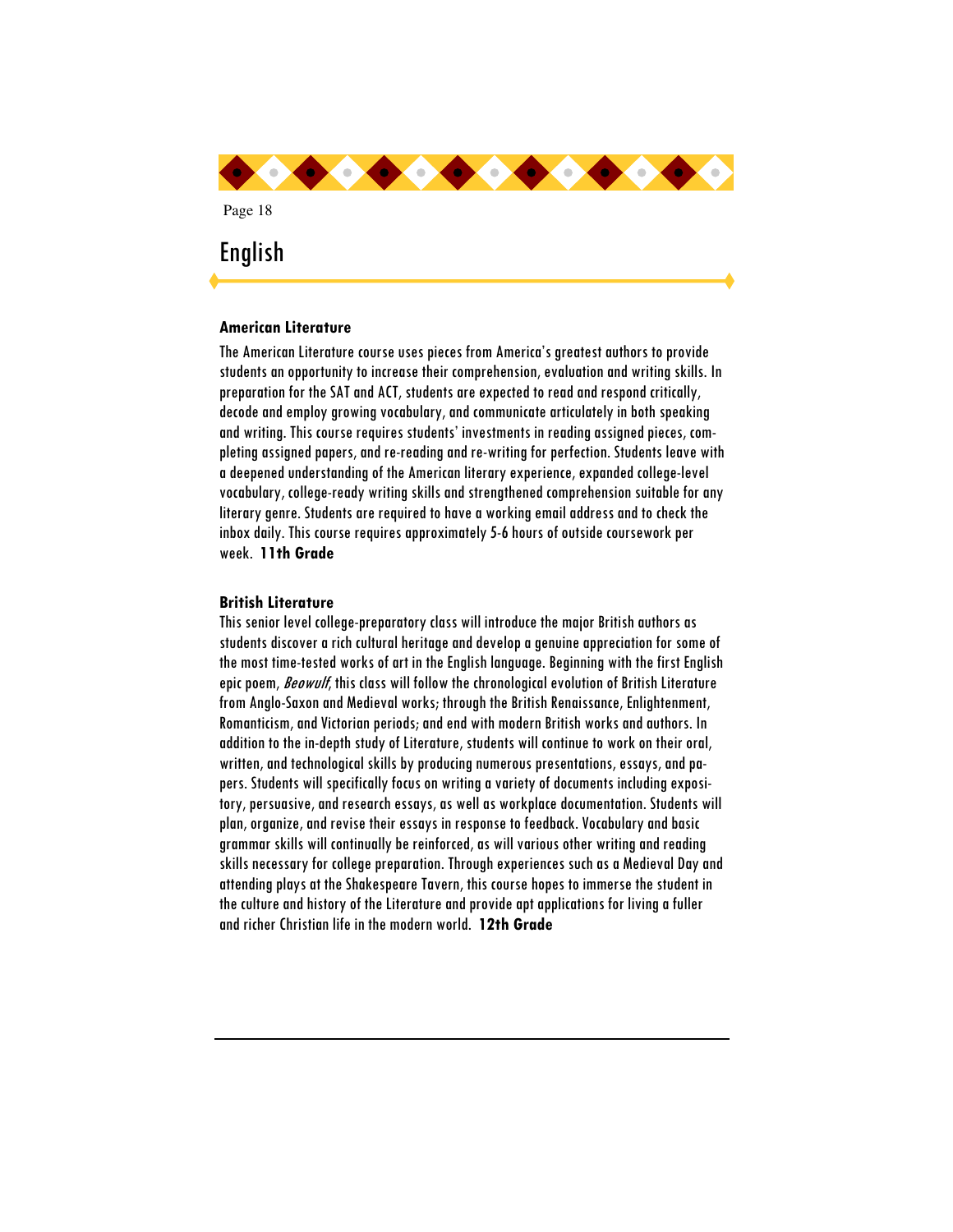

# English

## **AP English**

This is a college-level course that engages students in the careful reading and critical analysis of classic American and British Literature. Through the close reading of selected texts, students deepen their understanding of the ways writers use language to provide meaning and pleasure for their readers. As they read, students consider a work's structure, style, and themes as well as smaller-scale elements such as figurative language, imagery, symbolism, and tone. Writing is an integral part of the course, as well, and will focus on the critical analysis of literature through expository, analytical, and persuasive essays. Socratic seminars also increase students' ability to explain clearly what they understand about literary works and why they interpret them as they do. Students will be encouraged to revise their writings to practice the recursive nature of writing, and to increase their growth as writers, readers, and thinkers. Students enrolled in this class are expected to take the AP English Literature and Composition Exam in May. **12th grade** 

### **AT English 9/10\***

AT English 9/10 is an intensive reading and writing course. This class has a smaller student to teacher ratio, allowing for more direct instruction. The literature portion will cover the novel, the short story, poetry selections, and drama. Writing instruction will cover basic and intermediate skills with an emphasis on organization.

### **AT English 11/12\***

Utilizing a very small teacher/student ratio, **this is** an intensive course in writing and reading designed for students who need more direct instruction or alternative methods of learning. No person learns exactly the same as another student, however the traditional classroom caters to specific types of learners – primarily verbal and visual learners. "AT" stands for "Alternative Teaching" – NOT Alternative Material. The course begins each year with a learning and personality test, and the instruction methods and techniques employed will be cater to the specific learning needs of each class as a whole.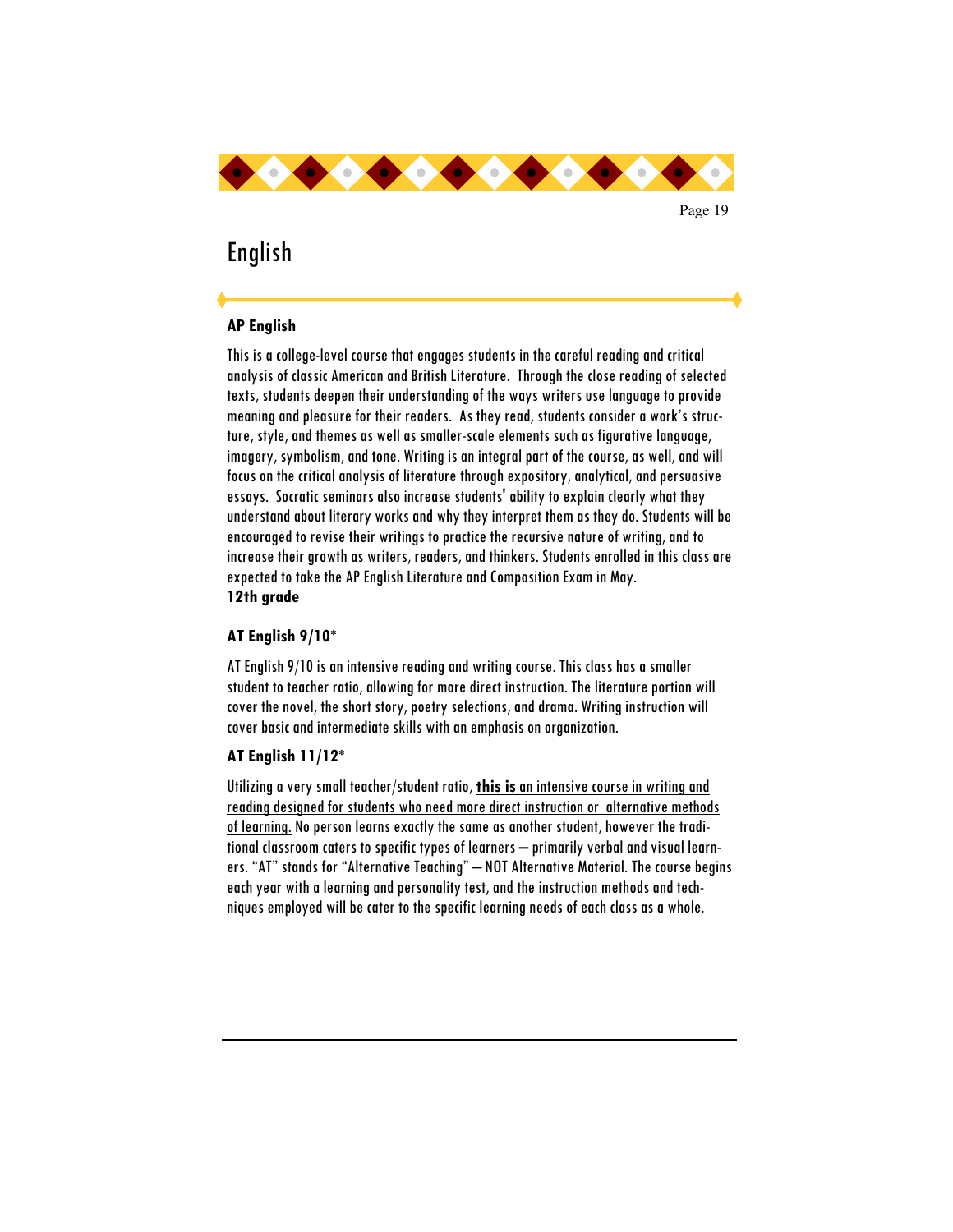

As in all English writing courses, the class will emphasize strong grammar and composition skills and will promote an awareness of style and usage as ways of expressing and communicating life experiences. The writing instruction is individualized for each class in order to meet on-level writing standards and to prepare each student for clear and effective writing in the real world as well as in academia. Through an in-depth study of British and American Literature presented in chronological order (adding American Literature in the correct time period and context to aid in better understanding), students will increase their levels of literary and critical faculties as they broaden their understanding of the human condition.

**\*AT (Adjusted Teaching) English classes will be offered for students that need remedial help. Students will only be placed in these classes with the approval of NCCA Teachers and Administration. There is a \$100 extra fee.**

**4 English credits are required for graduation.** 

# Math

**Students are evaluated each year for math placement. New math students must take a math placement test prior to being placed in a math class.** 

### **Algebra I**

This class is designed for the average 9th grade student. It continues to build on Algebra and geometry skills taught in Pre-Algebra. It will prepare the student for Geometry. Class meets twice a week for 1 1/2 hours each. Saxon Algebra I text is used.

#### **Algebra I Honors**

This class is designed for advanced 8th and 9th grade students. This class continues to build on Algebra and Geometry skills taught in Pre-Algebra. The class will prepare the student for Geometry Honors. Class meets twice a week for 1 hour each. Saxon Algebra I text is used.

#### **Geometry**

This class is designed for the student who has completed Algebra I. It teaches advanced Geometry concepts and will prepare the student for Algebra II. The class will meet twice a week for a total of 3 hours. Texts used are handouts from Saxon and various other Geometry curriculums.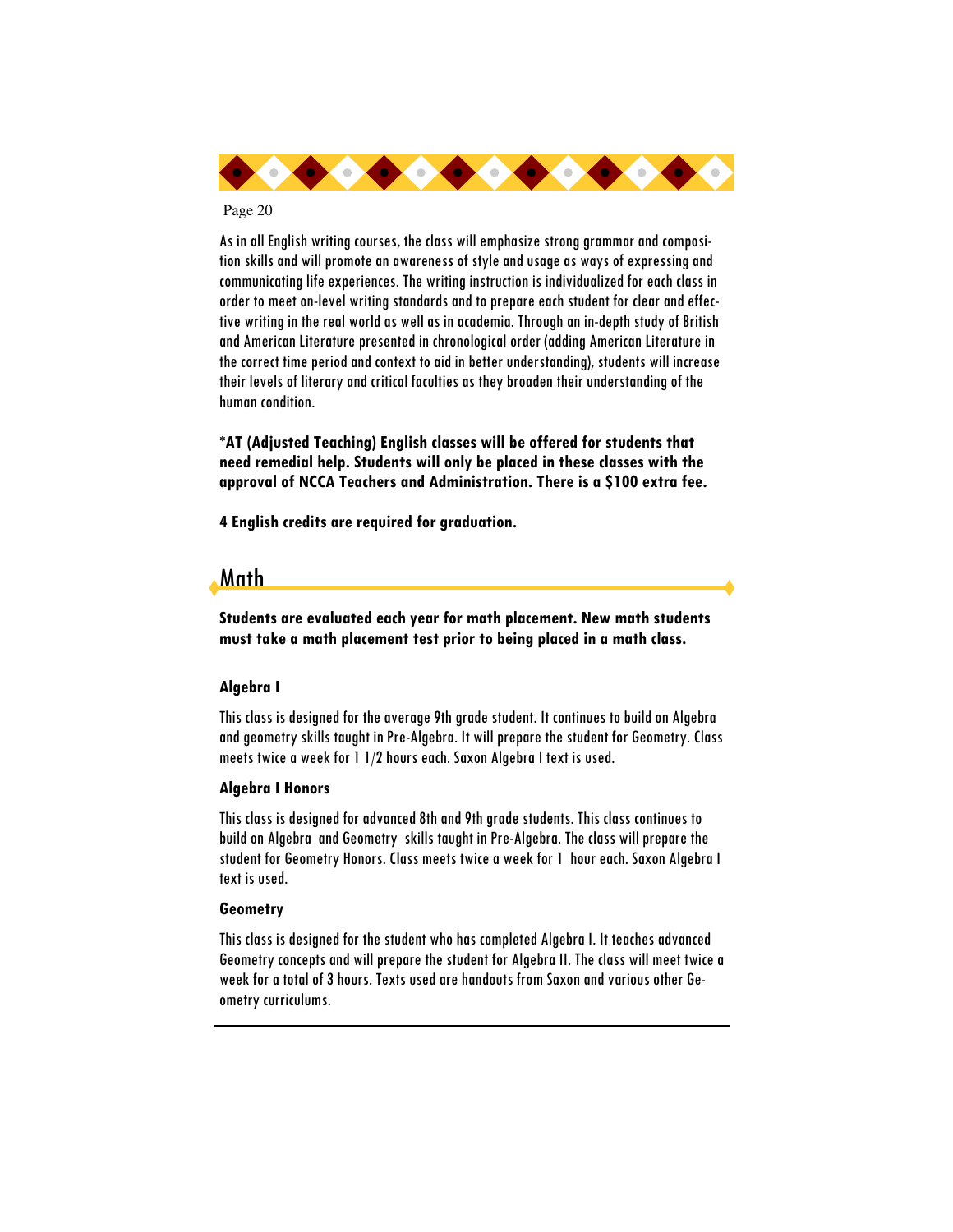

# Math

### **Geometry Honors**

This class is designed for those who have completed Algebra I Honors. It teaches advanced Geometry Honors concepts and will prepare the student for Algebra II Honors. This class meets twice a week 1 1/2 hours each time. The texts used are handouts from Saxon and various other Geometry curriculums.

### **Algebra II**

This class is for the student who has successfully completed Algebra I and Geometry. Algebra II meets twice a week for a total of 3 hours per week. Algebra II Honors meets twice a week for a total of 3 hours. The text is Saxon Algebra II.

## **Algebra II Honors**

This class is designed for the student who has completed Geometry Honors. It teaches advanced Algebra concepts and prepares the student for Honors Advanced Math (Trigonometry). This class meets twice a week for a total of 3 hours and uses the Saxon Algebra 2 textbook.

# **College Algebra**

This class is designed for the student who has completed Algebra II and Geometry. It teaches advanced Algebra concepts and prepares the student for College level courses. This class meets twice a week for a total of 3 hours and uses the College Algebra text book.

# **Algebra III**

This class is designed for the student who has completed AT Algebra II and AT Geometry. It reviews, implements and teaches advanced Algebra concepts at a slower pace. This class meets twice a week for a total of 2 hours and uses the College Algebra text book textbook.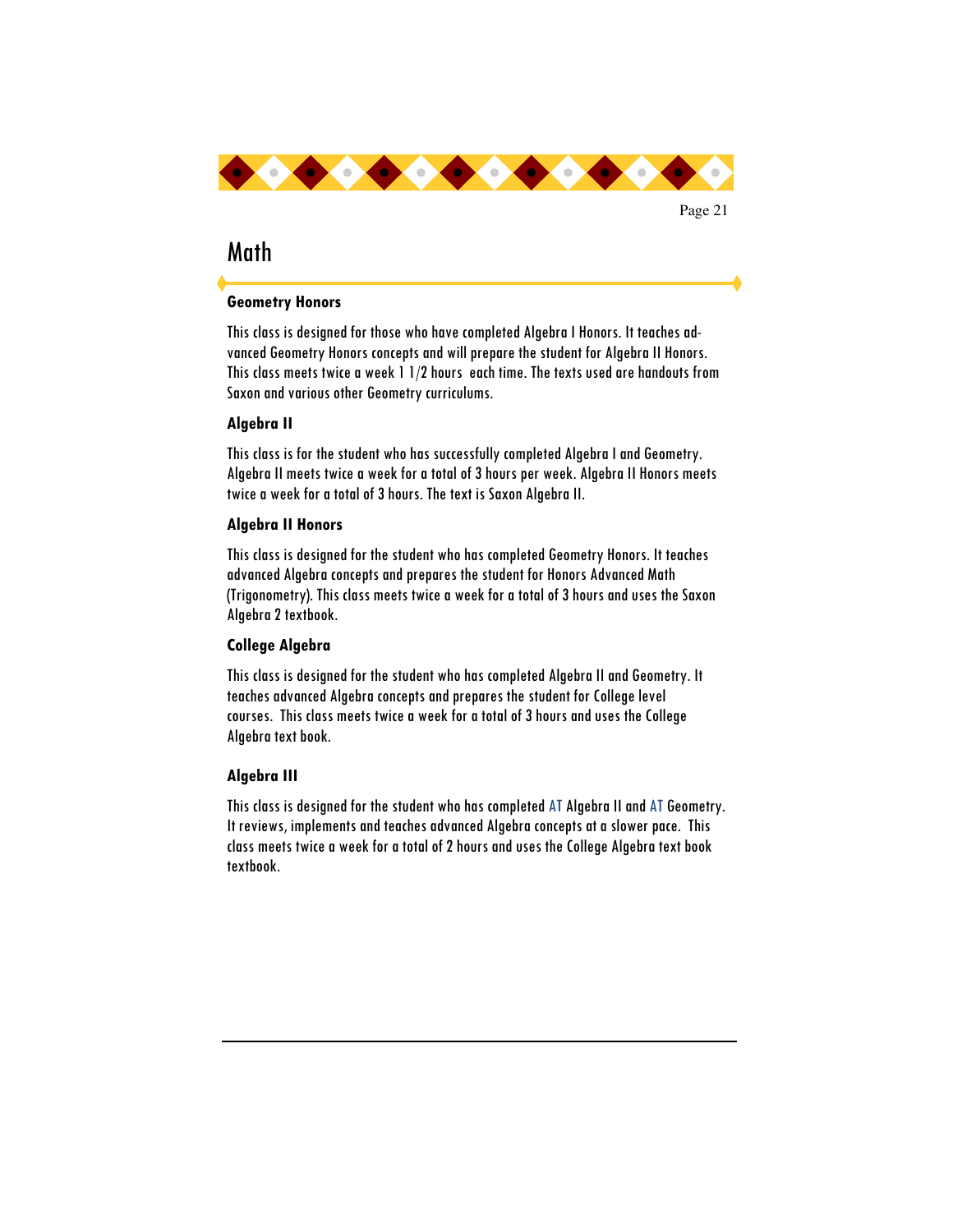

#### **Advanced Math Honors**

This class is designed for the student who has completed Honors Algebra 2. It teaches advanced Algebra, Trigonometry and Pre-Calculus concepts and prepares the student for Calculus. For those students who take this class as 12th graders, it will prepare them either for a college Calculus class or to take the CLEP College Algebra exam. This class meets twice a week for a total of 3 hours and uses the Saxon Advanced Math textbook.

#### **AP Calculus**

This class is designed for the student who has completed Advanced Math Honors. It teaches Calculus concepts and prepares the student to take and pass the AP Calculus test. Upon completion of this course students will have the fundamentals required to pass college level Math classes.

**4 Math credits are required for graduation. Math must be progressive. Pre-Algebra does not satisfy a high school credit requirement.** 

**AT (Adjusted Teaching) Math courses will be offered for students with learning disabilities. Students will only be placed in these classes with the approval of NCCA administration. AT students are required to attend Summer School.** 

**Please note: AT Math students are required to attend one full session of summer school. A charge of will be added to your account.**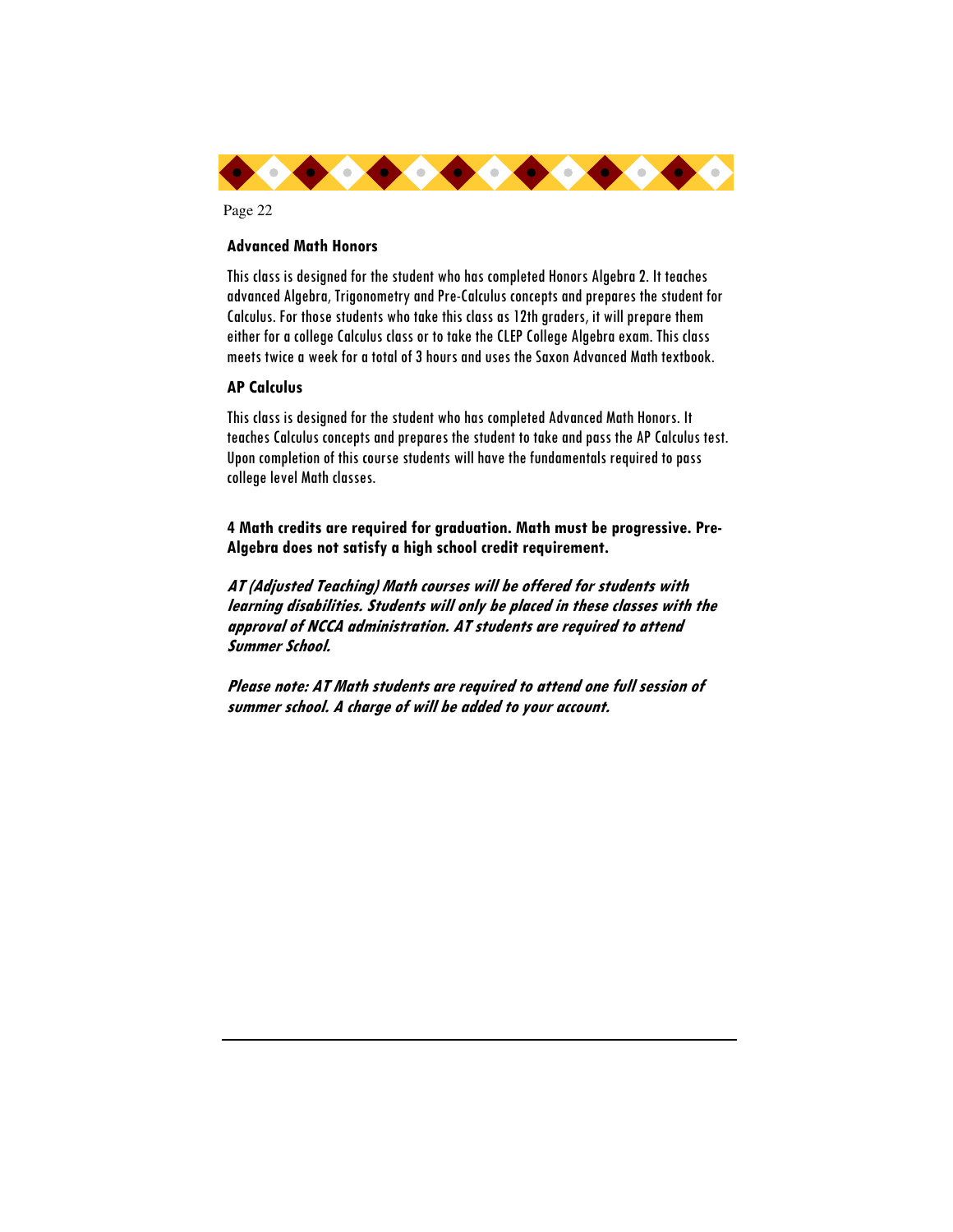

# Foreign Language

### **Spanish I & II**

Each Spanish level I & II course is a two semester course utilizing the BJU curriculum. The class meets for two hours once per week. Within each class, students will practice Spanish vocabulary, verb conjugations, Spanish reading, questions and answers in Spanish as well as writing in the target language. Students will experience a fiesta during the year, being able to enjoy Spanish cuisine and Spanish culture. Additionally, will in engage in a variety of Spanish related projects during the year.

**9th - 12th Grade** 

#### **Spanish III Honors**

Spanish III Honors meets once per week for two hours. This class uses a college text, Puntos de Partido. (The BJU text isn't the best choice at this level.) This class focuses on furthering the exploration of Spanish through conversation, reading and writing. Students will have several oral presentations throughout the year utilizing their Spanish knowledge. In addition, students will take part in multiple projects and discussion furthering their usage of Spanish. A fiesta celebration will be scheduled to expose the students to Spanish food and culture. **11th - 12th Grade** 

#### **Spanish IV Honors**

Spanish IV Honors meets once a week for two hours and uses the Realidades textbook as well as several short novels that we will read throughout the year. Students will participate in many discussions in Spanish as well as projects and presentations. Students will also work on practice tests for the CLEP test to prepare them if they are planning on taking it prior to college. Students take part in a fiesta celebration enjoying Spanish food and culture. **11th - 12th Grade** 

#### **French I and II**

French I meets once a week for two hours. It is a two semester course utilizing the BJU curriculum. Students will explore the French language through vocabulary usage, verb conjugations, French reading, questions and answers in French as well as writing in the target language. Students take part in a French fête during the year, being able to try French dishes while exploring their culture and customs. Students will also take part in a couple of French related projects during the year.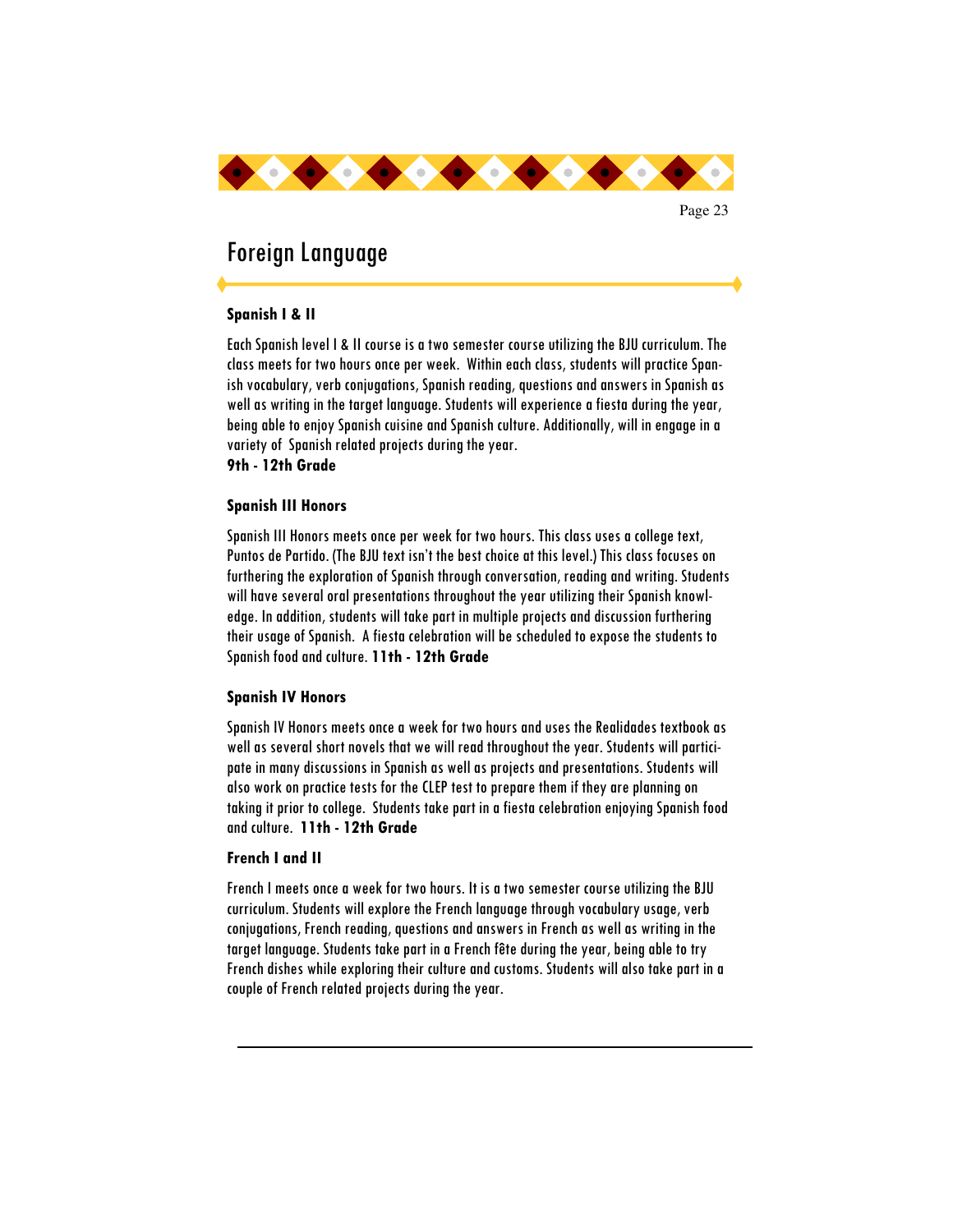

# Foreign Language

### **American Sign Language I**

Embark on a journey to learning American Sign Language. Students will learn hundreds of signs to begin building a base vocabulary. Grammar and structure will be taught through both text and projects. In addition, students will learn Deaf culture and history to further increase their abilities to navigate a Deaf environment.

### **American Sign Language II**

Continuing from the foundation of ASL I, students will increase their vocabulary of signs, adding hundreds of signs. Further study of history and culture in this course give the student a foundation of knowledge into Deaf Culture. Students will have assignments that include, interpreting music, interpreting books, and writing papers on different Deaf topics.

**Two Foreign Language credits (same language) are required for graduation.** 

# Health

### **Boys' & Girls' Health**

This is a two semester course addressing health issues from a Christian perspective. It covers topics related to nutrition, mental and emotional body health, body basics, first aid, drug and alcohol awareness (ADAP Certification is earned for driver's license requirement), and sex education, among others. Physical education is also incorporated into the curriculum. The current curriculum includes Choosing the Best Life. Boys' and girls' classes are separate.

**One unit of Health is required for graduation.**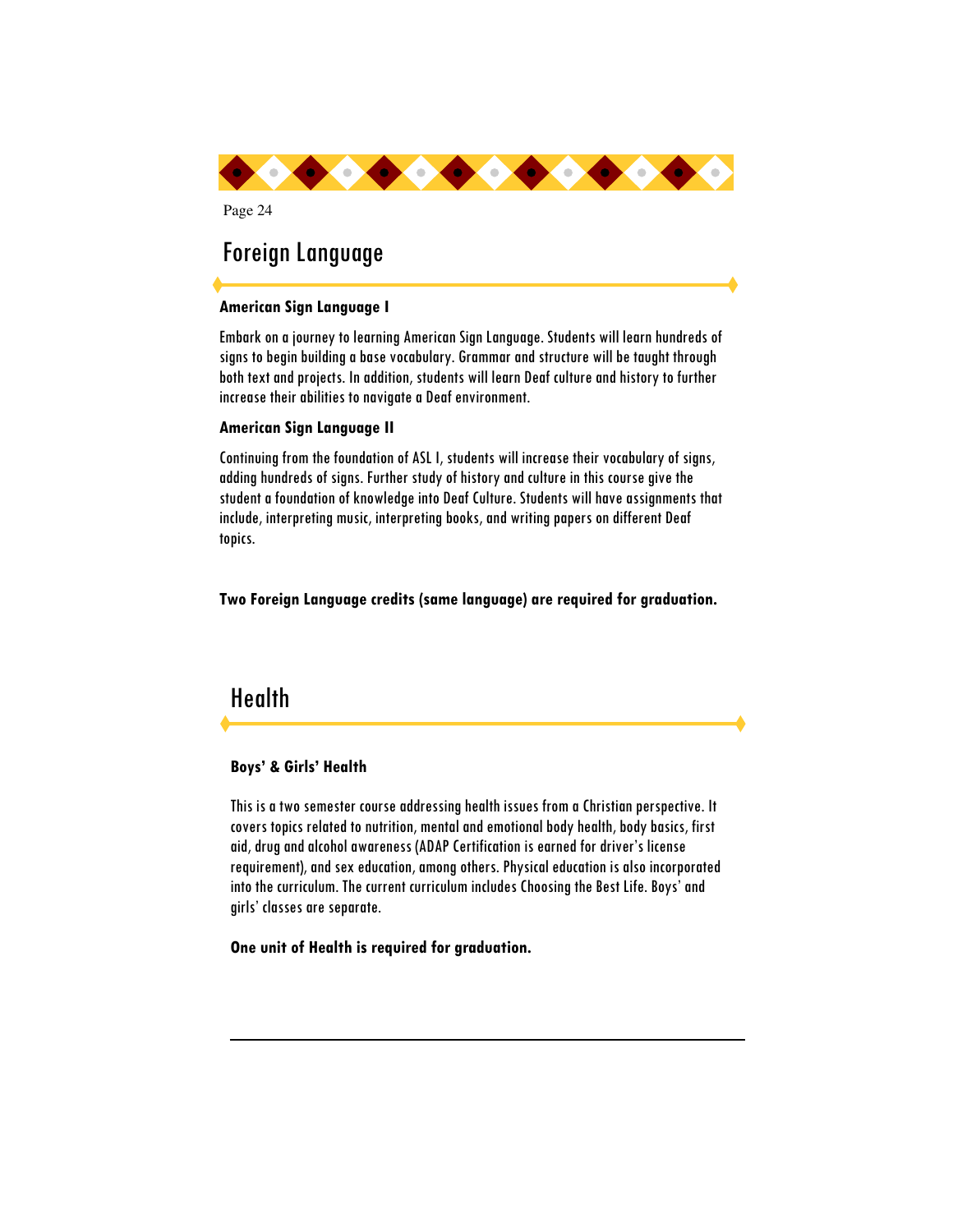

# **Electives**

### **Yearbook & Photography**

During the year students will be learning how to use an SLR cameras, some Photoshop skills and an online yearbook program. Camera skills will include composition, aperture, speed control, ISO, F-Stop, and other important parts to an SLR camera. Must have a current GPA of 3.0 or better to enroll in this class. **11th & 12th Grade ONLY This class is limited to 16 students.** 

### **Foundations in Personal Finance**

Using Dave Ramsey's financial principles, this course will teach students that they can become millionaires through saving, budgeting, avoiding debt, and investing. Interactive activities, video segments, and case studies from the *Foundations in Personal Fi*nance curriculum will help students apply concepts immediately, as well as prepare for future financial decisions.

### **Introduction to Computers**

This is an introductory level course. In this class students will explore the many different areas of computers. Students will gain a basic understanding of how a computer works and will learn the skills needed to succeed using basic office programs. **9th - 12th Grade** 

### **Advanced Computers**

This is a moderate level course on the concepts of computing and information technology. In this class students will explore the many different areas of technology and the concept of living in a digital world. This class will build on the concepts taught in the Intro to Computer Class at NCCA. This class will provide theory with hands on experience.

Topics covered will include but are not limited to:

Review Introduction to Computers The Internet, Application Software, The Components of the System Unit, Input / Output devices , Storage devices Operating Systems and Utility Programs. Macs vs PC's , Communication and Networks Database Management, Computer Security and Safety, Social Networks Blogging and Wikis **9th - 12th Grade**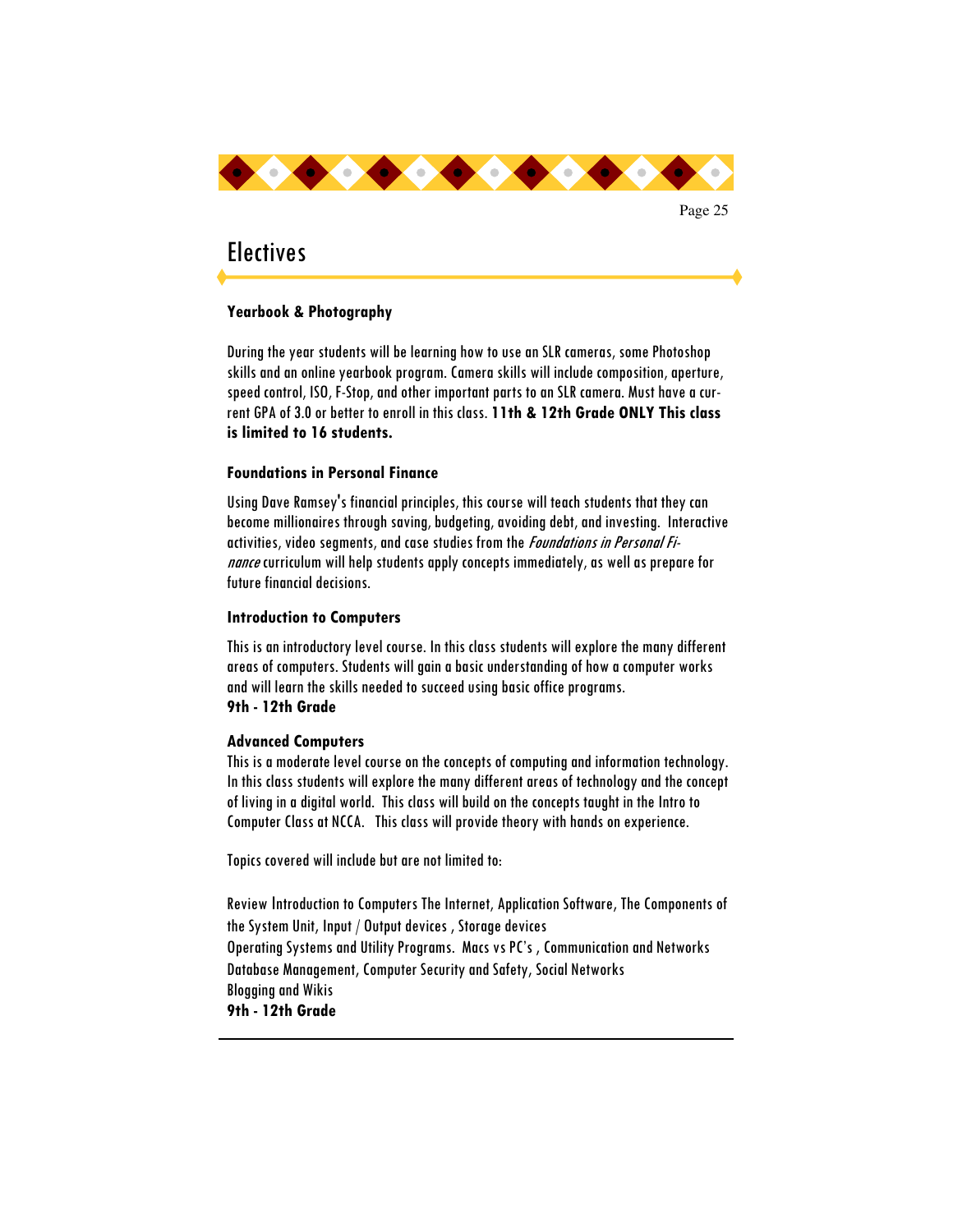

# **Electives**

#### **Boys' Bible 9/10**

The objective of this course is to ensure a solid foundation of the Bible and Christian beliefs. The course is very interactive and will help each student develop regular study habits in the area of journaling and devotionals. Ares covered include:

- Understanding the Bible and establishing a foundation for life
- Knowing God A look at God's attributes and the Deity of Christ
- The Christian Life A look at Discipleship
- Defining the Church
- New Testament Overview

### **Boys' Bible 11/12**

The objective of this course is Life application of Biblical beliefs. Specific topics of discussion will be introduced, discussed and applied from a Biblical perspective. Areas of coverage include:

- Apologetics
- Engaging Our Culture/Cultural Trends
- Purposeful Living
- Generational Differences

#### **Girls' Bible 9/10**

In 9th & 10th Girls' Bible we begin to look at religion versus a relationship with Jesus Christ. We learn how to "renew your minds" and thoughts with the Word of God. As we learn who we are in Christ and who God is, we will begin to build a strong foundation of our Christian beliefs. During the year this class offers Christian service projects to apply what we are learning in God's Word.

### **Girls' Bible 11/12**

James challenges us to be doers of the Word, not just hearers. As juniors and seniors at NCCA, you hear the Word regularly: through family, classes, teachers and churches. Now it's time to take all that you hear and let it move from ears to hands. In the 11th & 12th Girls' Bible we will closely examine the Word and learn what it means to put the Word into action. What does it look like to "Act justly, love mercy, walk humbly with your God" in college, at your job, in your family or out in your community? Join us as we pray, discuss and apply the Truth that God reveals. One year of Bible is required during 11th and 12th grades.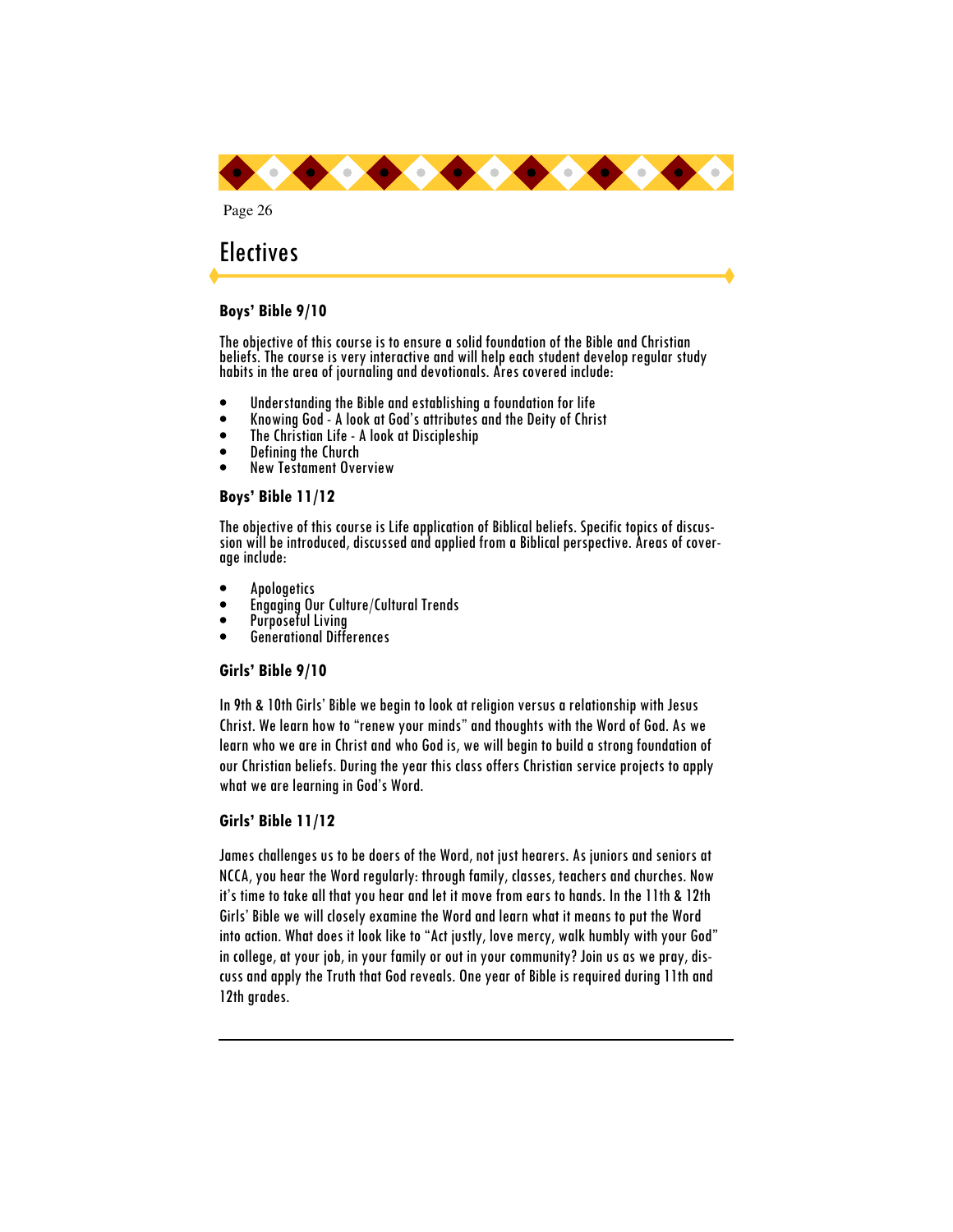

# **Flectives**

### **Beginning Art**

We will follow a theme for the year of SAVES. This means we will repurpose things and create in Art. We will enter Art Competitions around this theme. Homework will be an ongoing journal where we save money, time etc. Students will also enter work in Arts Clayton Art Gallery. They will draw, paint, use sculpey clay, make prints, stained glass inlay, murals, jewelry. I have written and illustrated children's books so I will encourage them to illustrate. The greatest thing about this theme is that it will honor Jesus Christ our savior.

**9th—12th Grade** 

#### **Advanced Art**

This class will follow the theme of SAVES for the year as well. These students will enter art competitions especially the Congressional Art Competition if their address is in a Congressman's district who offers this. These students will enter work in Arts Clayton Art Gallery. They will repurpose and save throughout the year and their homework will be a journal of saving. But as the Congressional Art Competition grows closer they will be concentrating on that. We will design and have printed our own tee shirts as well as the drawing painting, print making, using sculpey clay, murals done in Intermediate Art. I will encourage this class to illustrate a children's book . We will do all this in the atmosphere of knowing that Jesus saves. **9th—12th Grade** 

#### **Theatrical Arts**

This class is two semesters in length and exposes students to broad spectrum of skills, techniques, concepts and cultural concepts important to literacy in the Theatrical Arts. It is structured for beginners as well as advanced students interested in learning the fundamentals of theater. We will learn movement and vocal techniques as well as theater vocabulary. Important aspects of theater as well as focusing on the production and performance element of drama will be covered. We will investigate various ways to build a character and create a relationship. We will also learn to work in an ensemble as well as individually. Participation will be required in drama productions both put on by the school. Out of class hours will be required.

**9th - 10th Grade**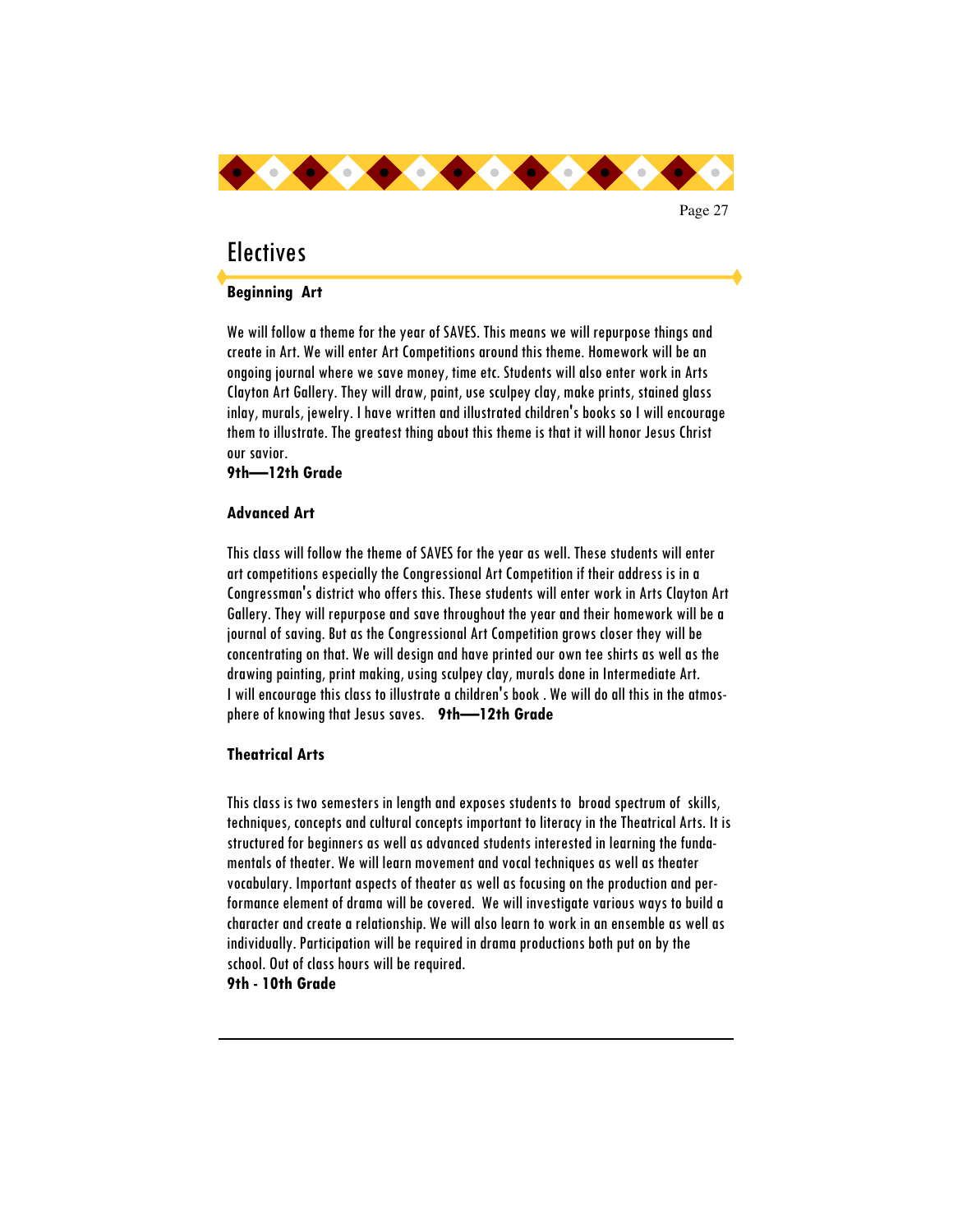

# **Electives**

## **Speech/Debate**

So you don't like to talk in front of crowds? Or, maybe you do like to talk A LOT? Speech and Debate at NCCA provides a two-fold opportunity for students of varying eloquence. During the first semester, students learn and practice techniques of good speaking. Students develop stronger thinking and organization skills as they prepare speeches and build confidence. During the second semester, students focus on adapting their new confidence and applying their strategic thinking to principles of solid logic and argumentation (Lesson 1—argumentation is NOT synonymous with 'argument'!). Students learn how to analyze a point of view to both support it and critique it; how to develop logical statements of opinions, presentations of facts, and arguments of rebuttal; and how to articulate opinions with conviction and courtesy. Students who invest themselves in the course will finish with both greater confidence and self-assurance when responding in a classroom, or a public setting, and presenting in front of a group. **9th - 12th Grade** 

### **Music Theory and History**

This class meets once a week and counts as a fine arts credit. It is not a performance class, but a class designed to teach students music theory concepts used to read, write, and play music. We also do an overview of music history from the Middle Ages through present times. **9th—12th Grade** 

### **Praise Band**

This class meets once a week and has community performances throughout the year. Prior knowledge of music theory and/or musical training is necessary for this course. Students will broaden their knowledge musical genres as the year progresses. They will have multiple opportunities to showcase their talents at various school events as well. **9th—12th grade**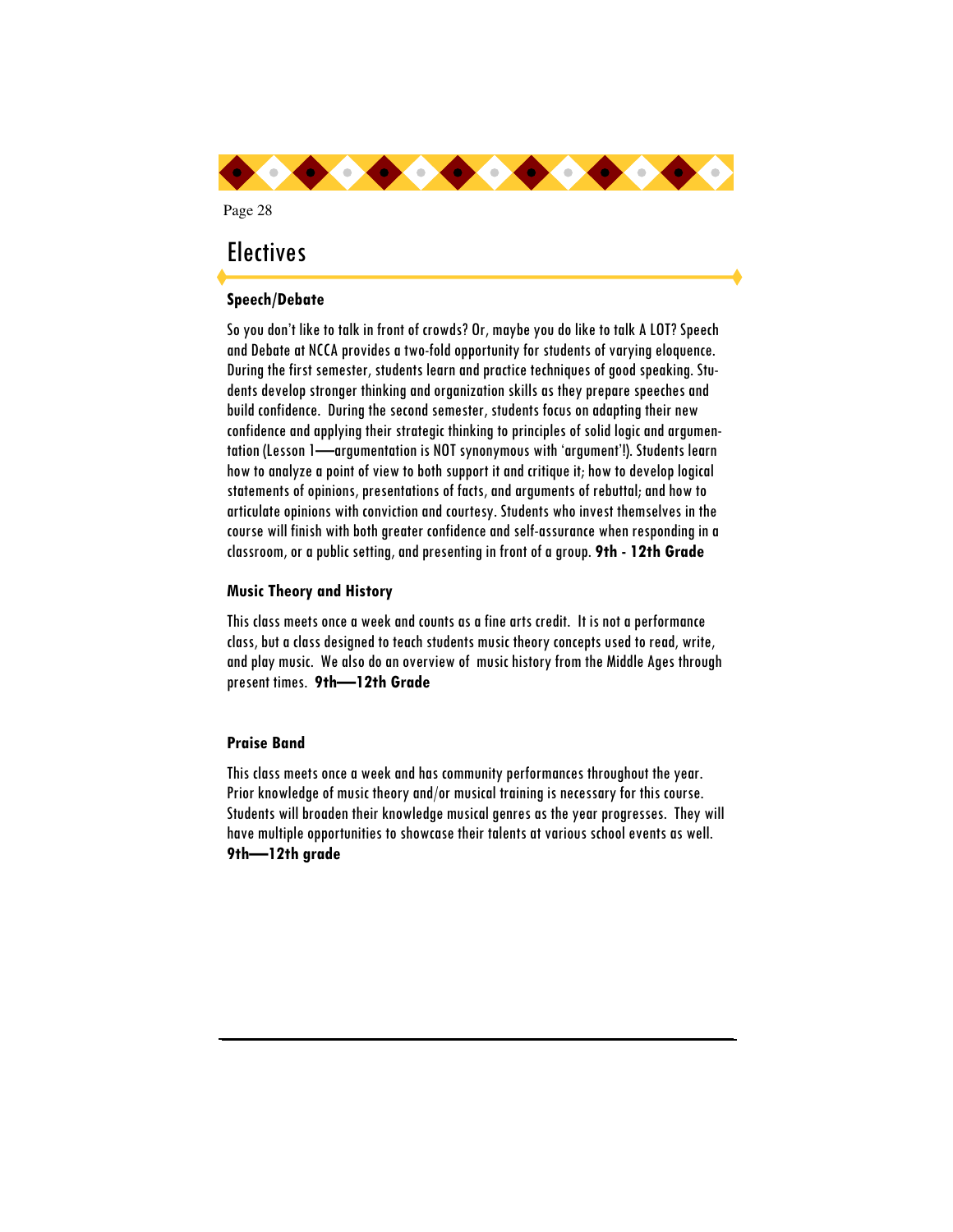

# **Electives**

### **SAT Math—1st Semester**

The goal of this class is to ensure that the student will score higher on the Math portion of the SAT. Daily activities will involve in-class work— reviewing the basic mathematical skills assessed on the SAT test, test-taking strategies specific to the exam, and practice tests with complete multiple-choice and free response assessments. Upon successful completion of this semester class, students will possess the tools necessary to complete the Math section of the SAT to the best of their ability. **10th—11th grade** 

#### **SAT English/Writing Prep—2nd Semester**

The SAT is just a test, but its ramifications can seem daunting! For many, the score they achieve on this test determines which colleges they can even apply to. So, if you are one of the millions of students who are a little unnerved by this colossal test, never fear! Hope is here! The goal of this class is to help the student score higher on the Reading, Writing and Language, and the Essay portion of the SAT. Daily activities will involve in-class work—practice tests, reading skills review, grammar review, organizing essays together as a class, organizing essays within time limits individually, and handwriting practice. This semester course will be helpful with general writing skills, but the main focus is on the limited skills tested on the SAT. Many test-taking strategies and tips will also be discussed and practiced that will help apply to all standardized tests. This is the class to take if you are even the least bit apprehensive about taking the SAT. **10th—11th Grade**

### **SAT Writing Prep is not an English class, it is an elective. Students registering for this class are required to take BOTH semesters.**

#### **Worldview**

Our worldview helps us interpret the world around us, and it affects every decision we make, big or small. This means it directly impacts the paths our lives take. In this class students will gain a clearer perspective on the patterns prevalent in the six major worldviews, by taking a deeper look into the ideas that influence beliefs and behaviors. Additionally, students will learn how to evaluate teachings to see if they are scripturally sound, including teachings currently embraced by college professors. Class time will include an in depth look at each worldview, lively discussion, and response to video clips and articles from Christian and secular speakers and writers. Jeff Myers' curriculum, Understanding the Times, is specifically written for upperclassmen to give them a firm foundation in the Christian worldview prior to embarking on their journeys into the "real" world and to give them the tools necessary to articulate this viewpoint in any environment. **11th—12th Grade**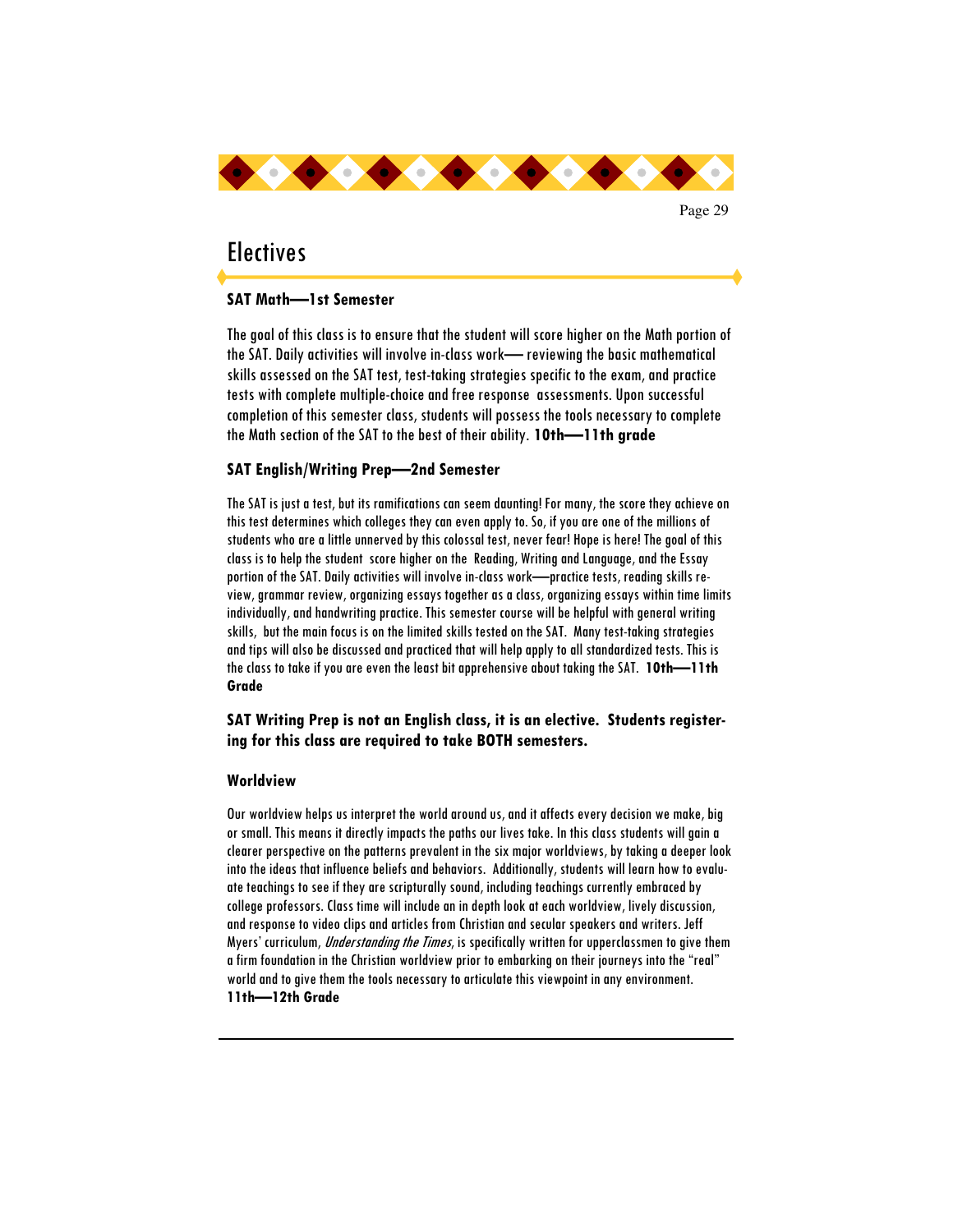

This course will give students the opportunity to gain weight training concepts and techniques while learning about physical fitness. The areas included will be basic fundamentals, flexibility and strengthening skills for the size and endurance of the skeletal muscle. This course will introduce students to techniques that will improve stress, knowledge of weight control, major core lifts not limited to sports specific lifts and exercises, running, agility and plyometric exercises. Students will have physical assessments to personalize fitness goals. Students will perform basic calculations to determine workload, volume, sets, repetitions, intensity and progression and set fitness goals. **10th through 12th grade** 

#### **Team Sports**

This course is designed to educate students in basic skills of team sports. This is a physical activity course that focuses on the rules and skills of sports. This course will give students the opportunity to learn strategies and focus on skills that teach them how to plan for games. Students will learn sports such as Football, Volleyball, Basketball, Softball, Soccer, Baseball, Tennis and Dodgeball. Students will be taught each sport which will give them the opportunity to practice skills and given quizzes and test that will show their knowledge of each sport learned. **10th through 12th grade**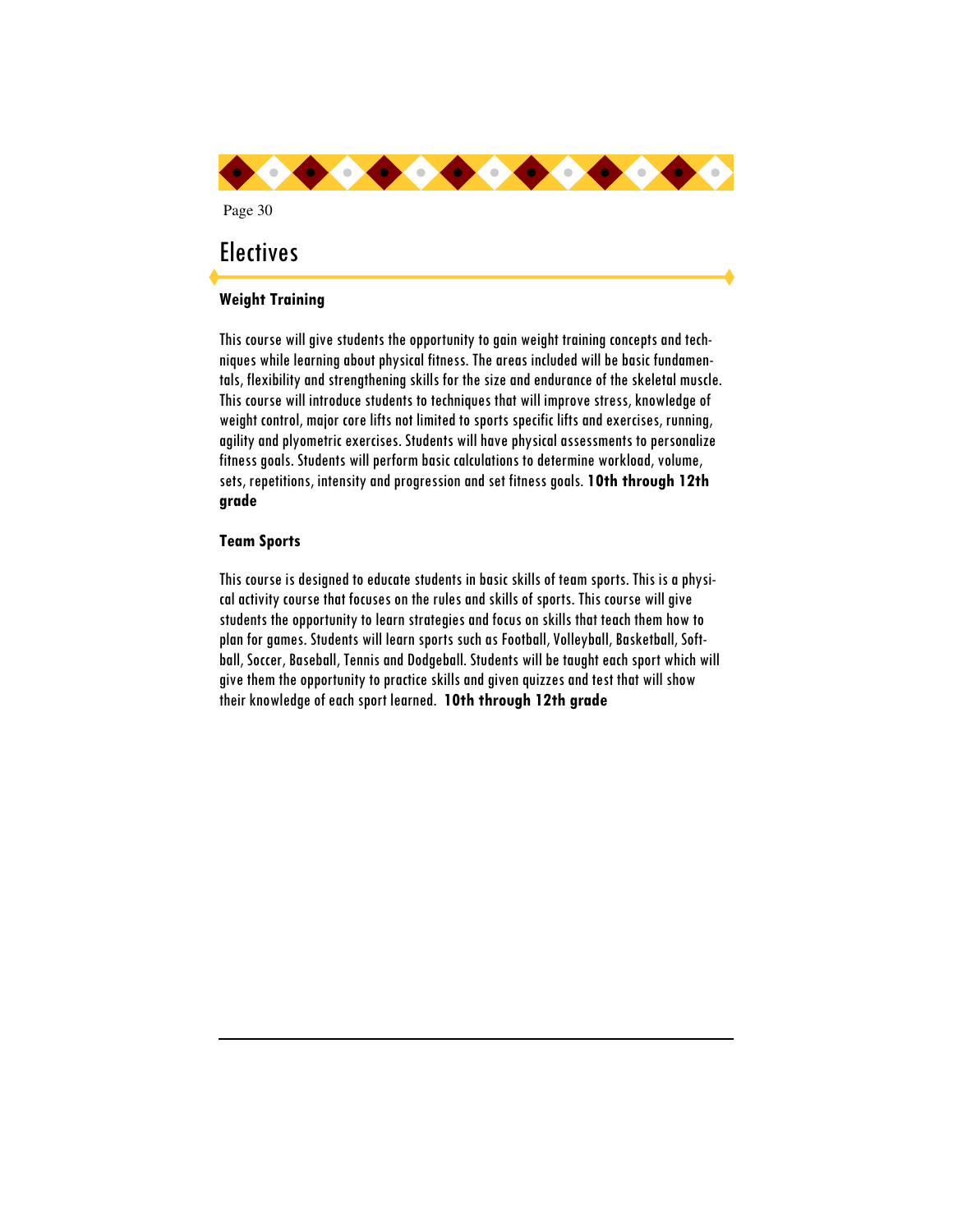

# Standardized Testing

### **Standardized Testing**

High school students are required by the Georgia Accrediting Commission to take **one** standardized test per school year. **The ACT, SAT and PSAT qualify for this standardized test.** NCCA will be offering the PSAT for all 9th-11th grade as well as the SAT for Seniors in October.

Seniors **must** take a standardized test during their senior year in order to receive their diploma. If a student takes the test at another location, NCCA must have a copy of the test scores before a diploma can be issued. **The NCCA College Board High School Code is 112042.**

**If your student has taken a standardized test at another location during the current school year, you MUST notify the office so that we are aware.** There is a nominal fee to take tests at NCCA and you MUST make a reservation for your student through FACTS SIS.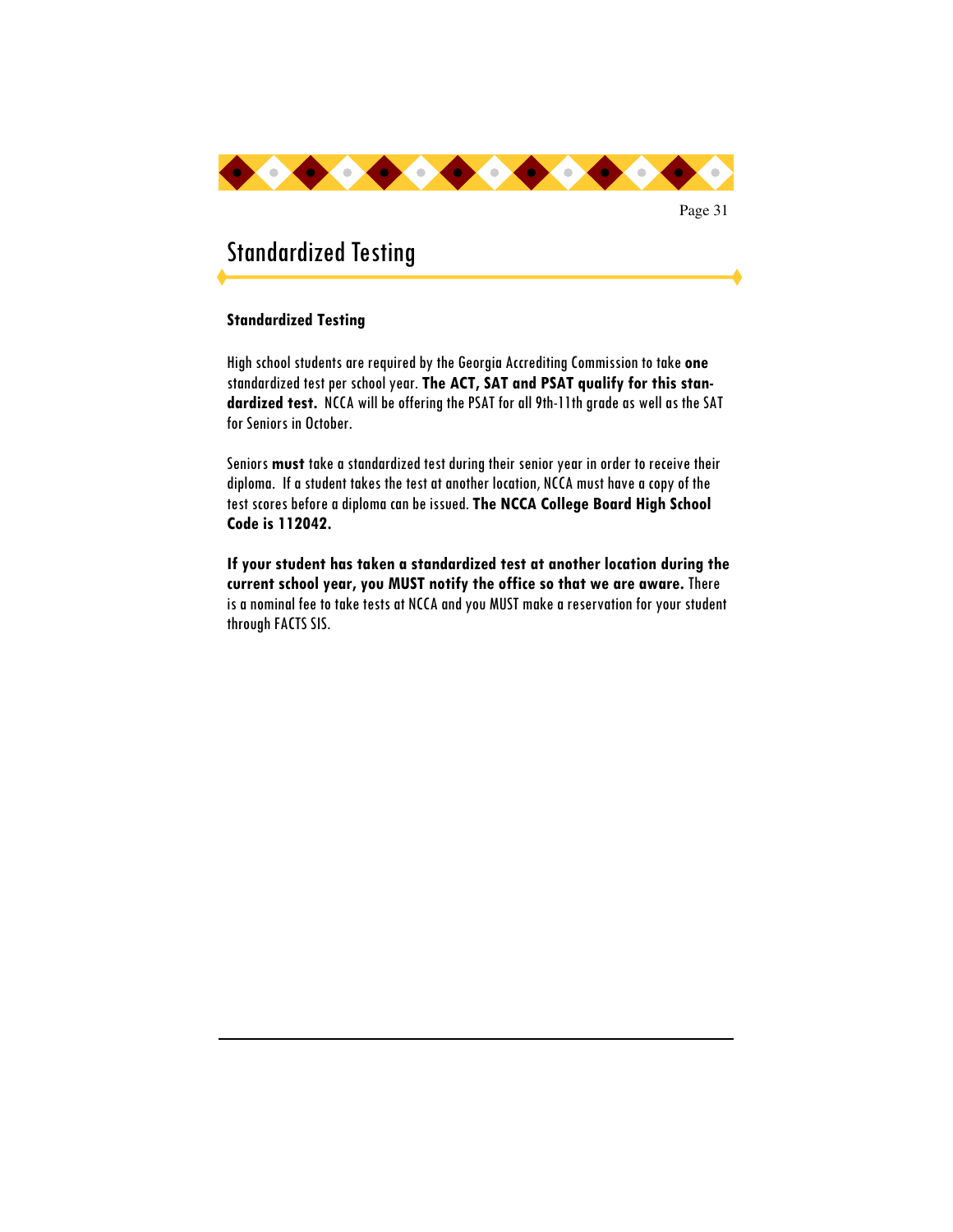

# Graduation Course Requirements

#### **NCCA College Bound Diploma with Distinction**

Students seeking a Diploma with Distinction must meet the following requirements and achieve a cumulative GPA of 3.5 or higher and may not take AT or remedial classes.

**Students must sign an "Intent to Graduate with Distinction" form to be eligible for this diploma.** 

**4 credits in English** – Literature (World, American, British) integrated with grammar and usage and advanced composition skills

**4 credits in History** – Must include World Geography, US History, World History and Government/Economics

**4 credits in Mathematics** – Students must take math every year of high school regardless of the math credits earned in middle school. Each year the student must progress to a higher level math than the year before.

**4 credits in Science with lab** – Must include one unit of Physical Science (unless taken in middle school), one unit of Biology and one unit of Chemistry. The other sciences must be either Anatomy/Physiology, Physics or both. Students must take science every year of high school regardless of the science credits earned in middle school.

**1 credit in Health** 

**2 credits in Bible** – 1 credit in 9/10<sup>th</sup> grade and 1 credit in 11/12<sup>th</sup> grade

**2 credits in Foreign Language** – Same language emphasizing speaking, listening, reading and writing.

**2 credits** – SAT Prep, Speech and Debate, Personal Finance, Intro to Computers, Advanced Computers or Worldview.

**2 credits in Fine Arts** – Yearbook/Photography, Theatrical Arts, Advanced Art or Music classes.

**3 elective credits** – Examples include: team sports, weight training and any of the above electives.

**28 credits total**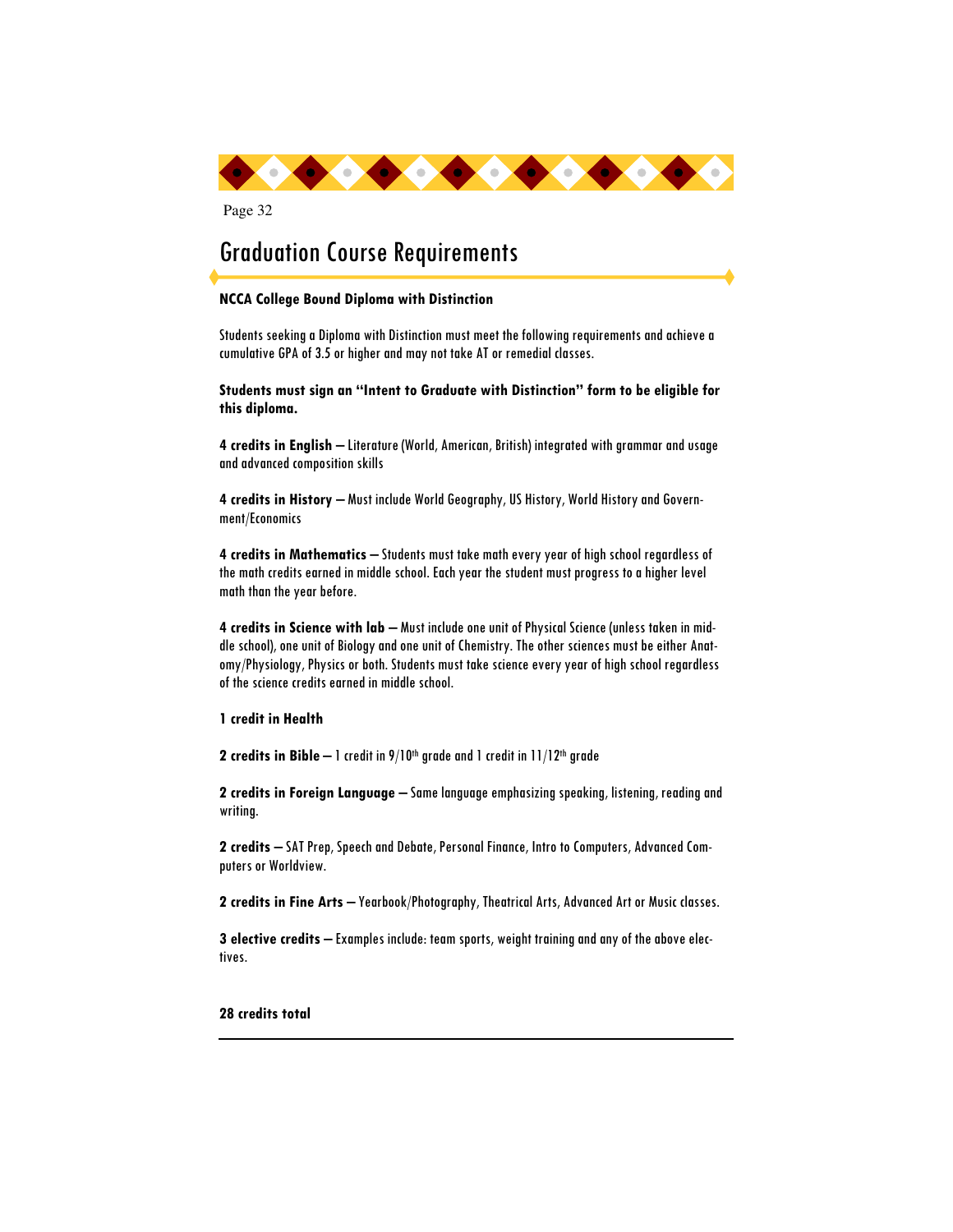

#### **NCCA College Bound Diploma**

**4 credits in English** - Literature (World, American, British) integrated with grammar and usage and advanced composition skills.

**3 credits in History** – Must include US History, World History and Government/Economics.

**4 credits in Mathematics** – Algebra I, Geometry, Algebra II and a fourth year to include courses such as Advanced Math, Algebra III, Calculus or College Algebra. Students must take math each year regardless of the math credits earned in middle school. Each year the student must progress to a higher level math than the year before.

**4 credits in Science** – At least one unit of Biology, one unit of Physical Science and one unit of Chemistry.

**1 credit in Health** 

**6 credits in Electives** – At least two Bible classes at NCCA.

**2 credits in Foreign Language** – Same language emphasizing speaking, listening, reading and writing.

#### **24 credits total**

#### **Certificate of Completion**

Full-time NCCA students who do not meet the graduation requirements will receive a Certificate of Completion.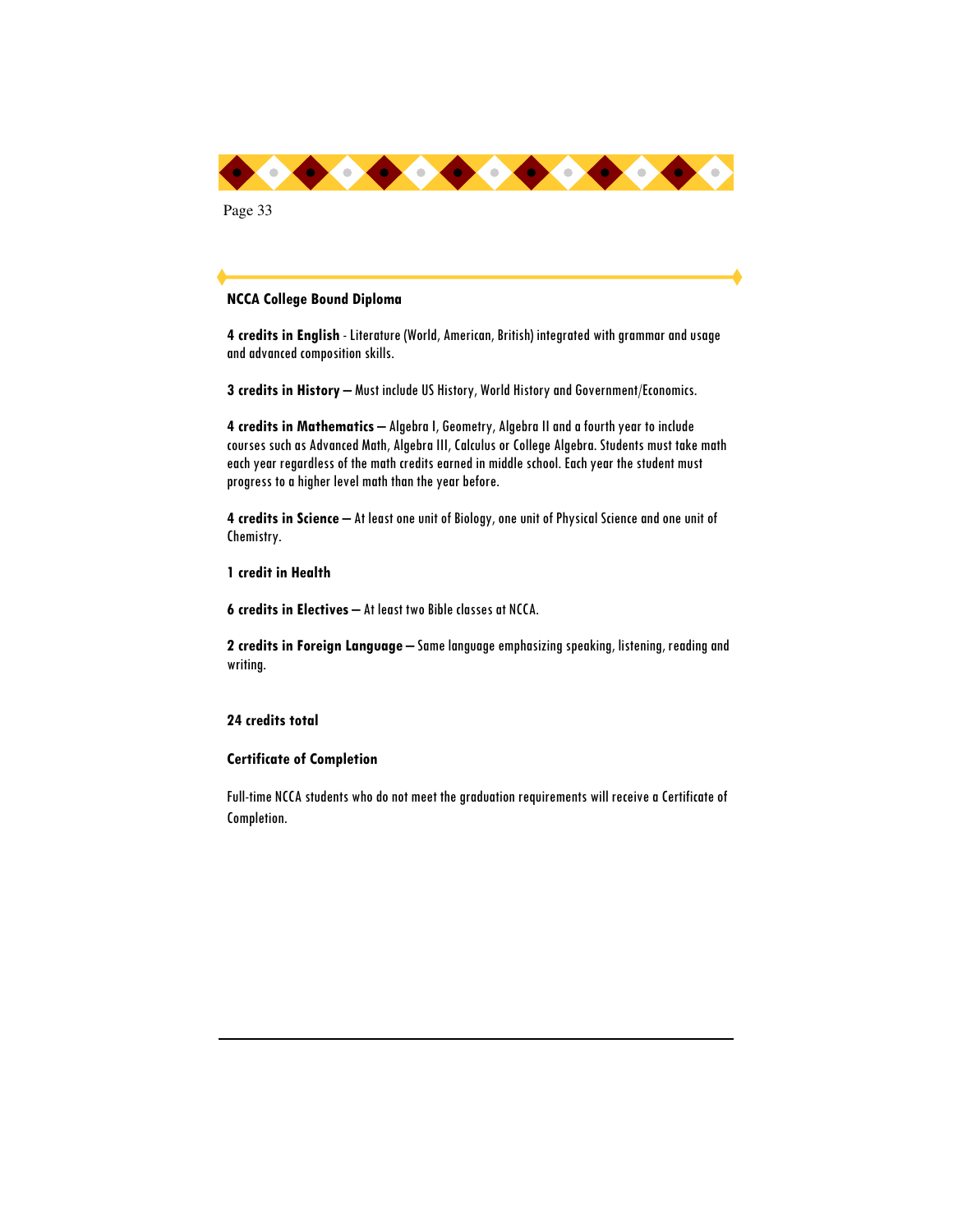

### **Key Club**

Students who wish to participate are required to have a teacher recommendation. There is no minimum grade point average requirement, however they must show leadership in the classroom setting. Service hours completed for Key Club projects can be used to satisfy Christian service hours at NCCA. The club dues are \$25 per year (beginning next school year), which includes a t-shirt. Meetings will be held once a month at school.

#### **The Key Club Mission Statement**

 **Key Club is an international student-led organization which provides its members with opportunities to provide service, build character and develop leadership.** 

#### **The Key Club Vision**

**We are caring and competent servant leaders transforming communities worldwide.** 

**The Key Club Core Values The core values of Key Club International are leadership, character building, caring and inclusiveness.** 

### **Theatrical Club**

Club will meet on Tuesdays from 2:30-4:00. Members will perform in drama productions put on by the school and compete in drama competitions. There is a separate fee for this club per student. **9th through 12th grade**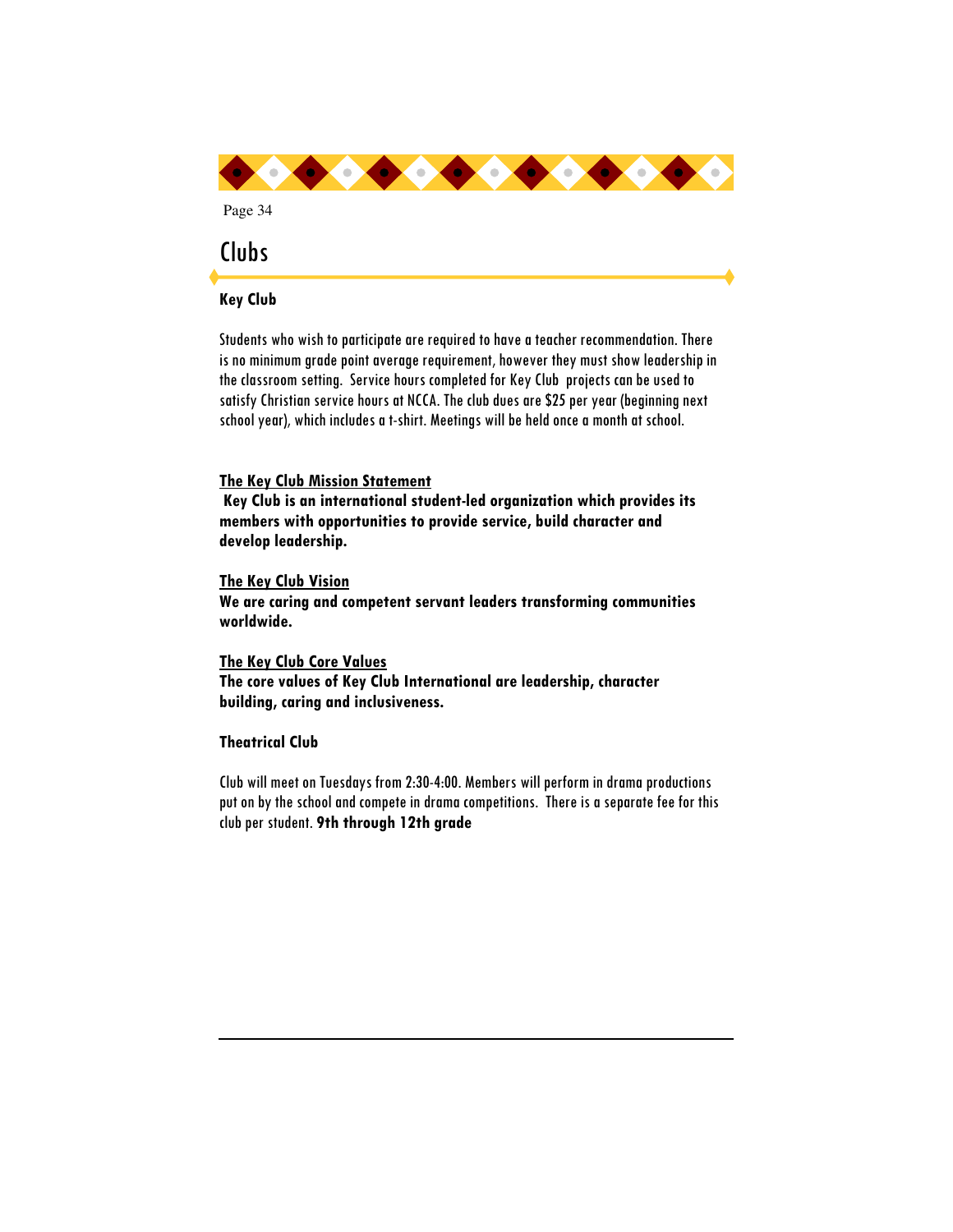

### **National Honor Society**

The Challenging Crusaders Chapter of The National Honor Society inducts new members at the beginning of each school year. Applications are received at the beginning of the school year and induction takes place in the Fall.

The purpose of this chapter shall be to create an enthusiasm for scholarship, to stimulate a desire to render service, to promote worth y leadership and to encourage the development of Godly character in students of New Creation Christian Academy.

Eligibility requirements:

- 1. Candidates eligible for election to this chapter must be members of the sophomore, junior or senior class.
- 2. Candidates eligible for election to the chapter shall have a minimum cumulative grade point average of 3.2 in core subjects as dictated by the HOPE scholarship committee of Georgia and a 50% on any of the following standardized tests: ITBS, SAT, ACT or PSAT will be accepted. This scholastic level of achievement shall remain fixed, and shall be the required minimum scholastic level of achievement for admission to candidacy. All students who can rise in scholarship to or above such standard may be admitted to candidacy for selection to membership.
- 3. Upon meeting the grade level, attendance, GPA and standard requirements, candidates shall then be considered based on their service, leadership and character as dictated by New Creation Christian Academy.

Monthly meetings are held and various fundraising and community service events are planned during the school year. Participation is strongly encouraged at each NHS sponsored event.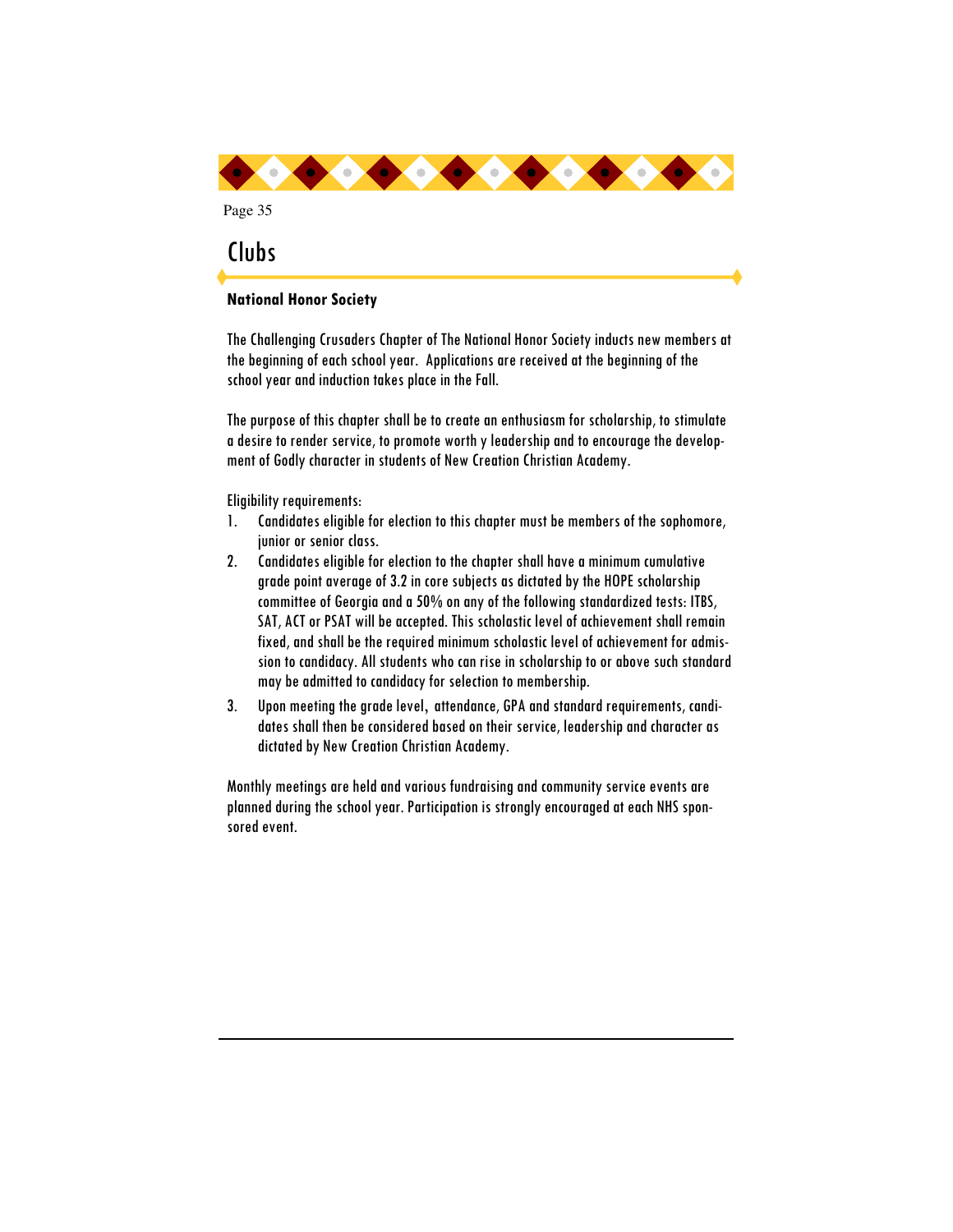

# **Part-time Students**

Students from non-traditional school settings are welcome to take classes as needed at NCCA. These students will be considered part-time students. A student who takes part-time classes at NCCA is one who takes 3 or less classes. Part-time students are not eligible for NCCA grade level activities; however, may be eligible for academic class sponsored activities, i.e. Shakespeare Tavern. Additionally, part-time students who need a transcript sent to their accrediting agency must fill out a transcript request form and submit it to the NCCA registrar at least 2 weeks prior to due date.

# **Full-time Students**

A student at NCCA is defined as one who is enrolled in 4 or more classes. All other students taking classes or participating in athletics are considered part-time and not eligible for NCCA class activities without prior consent or invitation.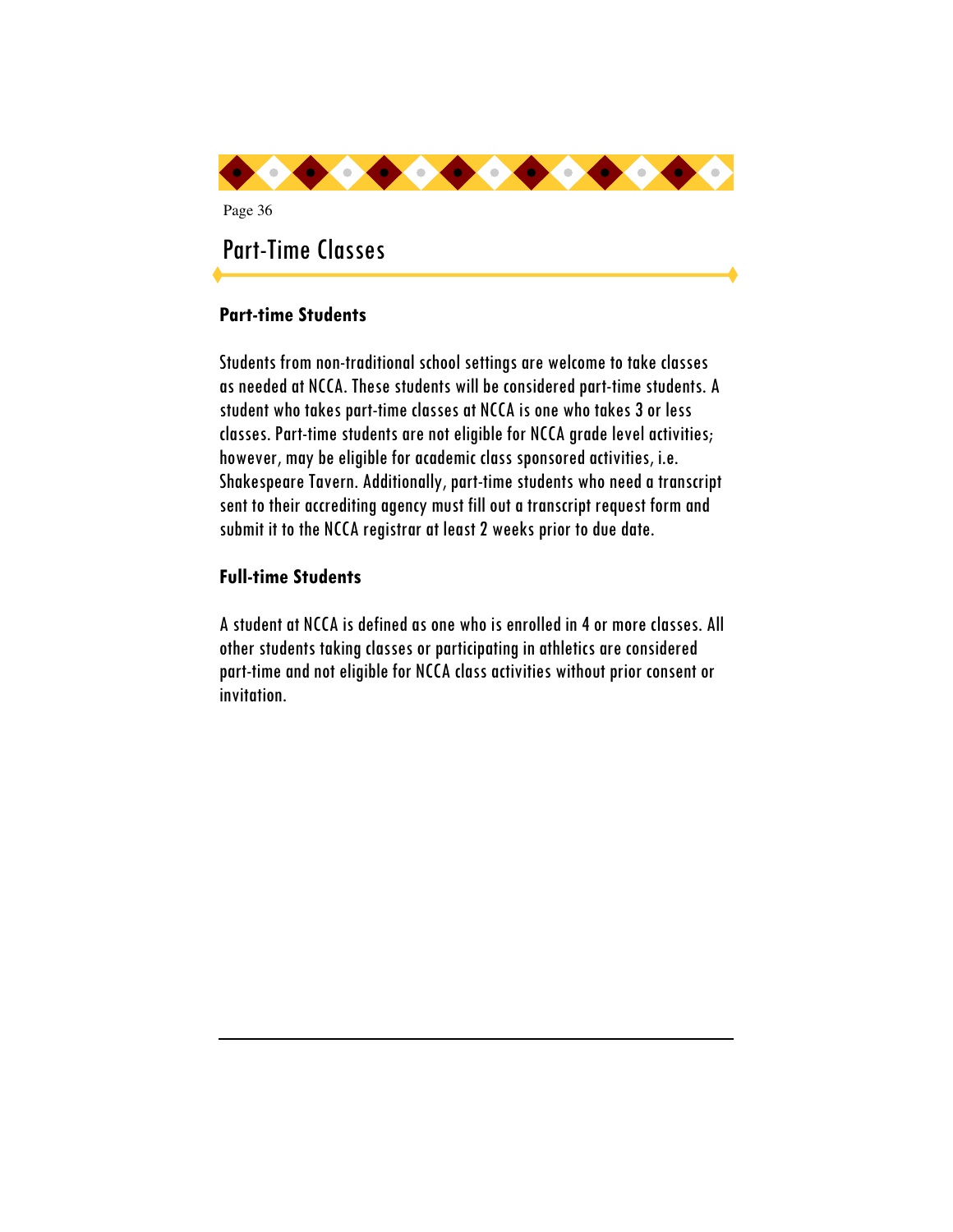

# Dual Enrollment

Page 37

- 1. A student must be enrolled as a full time student at NCCA in order to be eligible for Dual Enrollment.
- 2. A student must submit an application to NCCA with the college courses they have chosen each semester. A permission slip signed by the parents must be submitted along with the request for Dual Enrollment. These are available from the Academic Advisor in the office. Your courses must be approved by NCCA before enrollment in college. NCCA reserves the right to withhold credit for classes not submitted for preapproval.
- 3. One college course is equal to one semester of credit at NCCA. Example: English 1101 is equal to one semester (.5 credits) of British Literature. English 1102 is equal to the second semester (.5 credits) of British Literature. These two college courses are equal to one whole credit at NCCA.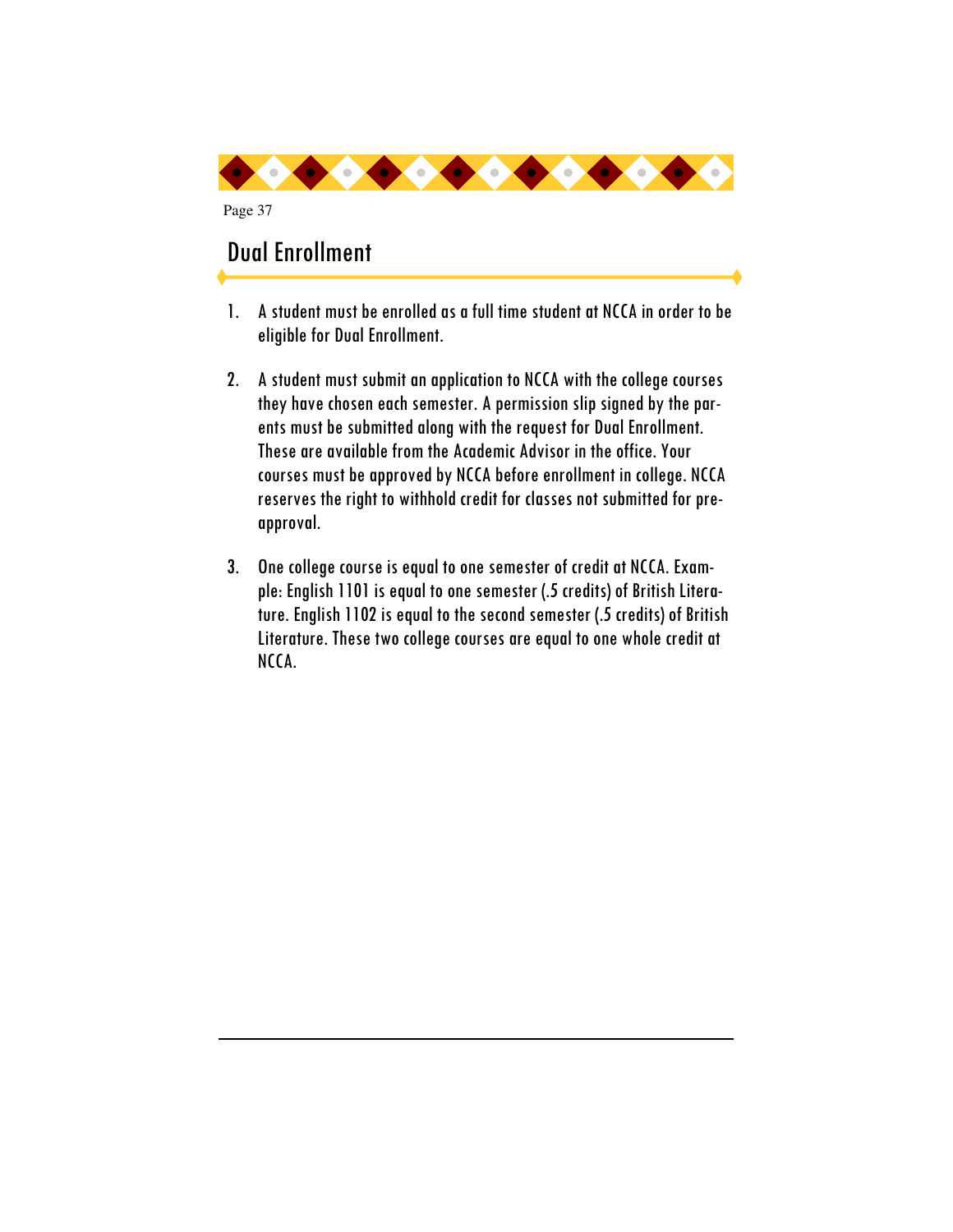

# Fee Schedule

**Matriculation: \$350** per **RETURNING STUDENT – NON-REFUNDABLE** (if registered by March 1) **\$350** per **NEW KINDERGARTEN STUDENT** – **NON-REFUNDABLE** (If registered by June 27) **\$525** per **NEW AND RETURNING NCCA STUDENT** – **NON-REFUNDABLE** (if registered after March 1) **\$600** per **NEW AND RETURNING STUDENT – NON-REFUNDABLE** (beginning June 28) **\$25** application fee for **NEW STUDENTS ONLY** 

**All incidentals will be paid through FACTS, therefore, ALL families MUST set up a FACTS account. There is a FACTS fee per family, payable to FACTS, for this service. If you have any questions please contact Merry McMillan, our Account Manager.** 

| Courses:                                                    | <b>Discounted Annual Fee</b>       | <b>Payment Plan (per</b><br>month for 10 months) |
|-------------------------------------------------------------|------------------------------------|--------------------------------------------------|
| <b>Full Time High School</b><br>(up to 6 classes)           | <b>S4,260</b>                      | \$4,580 per year (\$458 per month)               |
| 7 <sup>th</sup> Class                                       | <b>S375</b>                        | \$400 additional per year                        |
| 8 or more classes                                           | <b>S975</b>                        | \$1,100 additional per year per cla              |
| 6 <sup>th</sup> , 7 <sup>th</sup> & 8 <sup>th</sup> Academy | \$3,815                            | \$4,135 per year (\$413.50 per month)            |
| <b>Elementary School</b>                                    | \$3,337                            | \$3,657 per year (\$365.70 per month)            |
| Kindergarten                                                | \$1,850 per year (\$185 per month) |                                                  |

Full time includes **all** academic, elective credits and accreditation up to six (6) classes/credits. Additional classes will be charged as above.

**Discounted Annual Fee** must be paid in full by June 27th to receive discount. Annual tuition is calculated on a ten month scale. Tuition is not prorated.

For high school students enrolling from a non-accredited school there will be a per year fee attached.**Ex**ample: A student is entering the 11<sup>th</sup> grade from a non-accredited program, you will be required to pay accreditation fees for the 9th and 10th grade year.

#### **NCCA Clubs**

Middle School Robotics (FLL) **\$500 per year** Audio/Visual, Theatrical, Music, MS Art Clubs **\$200 per club per semester** Key Club **\$25 per year** 

National Honor Society **\$15 new student, \$10 returning student**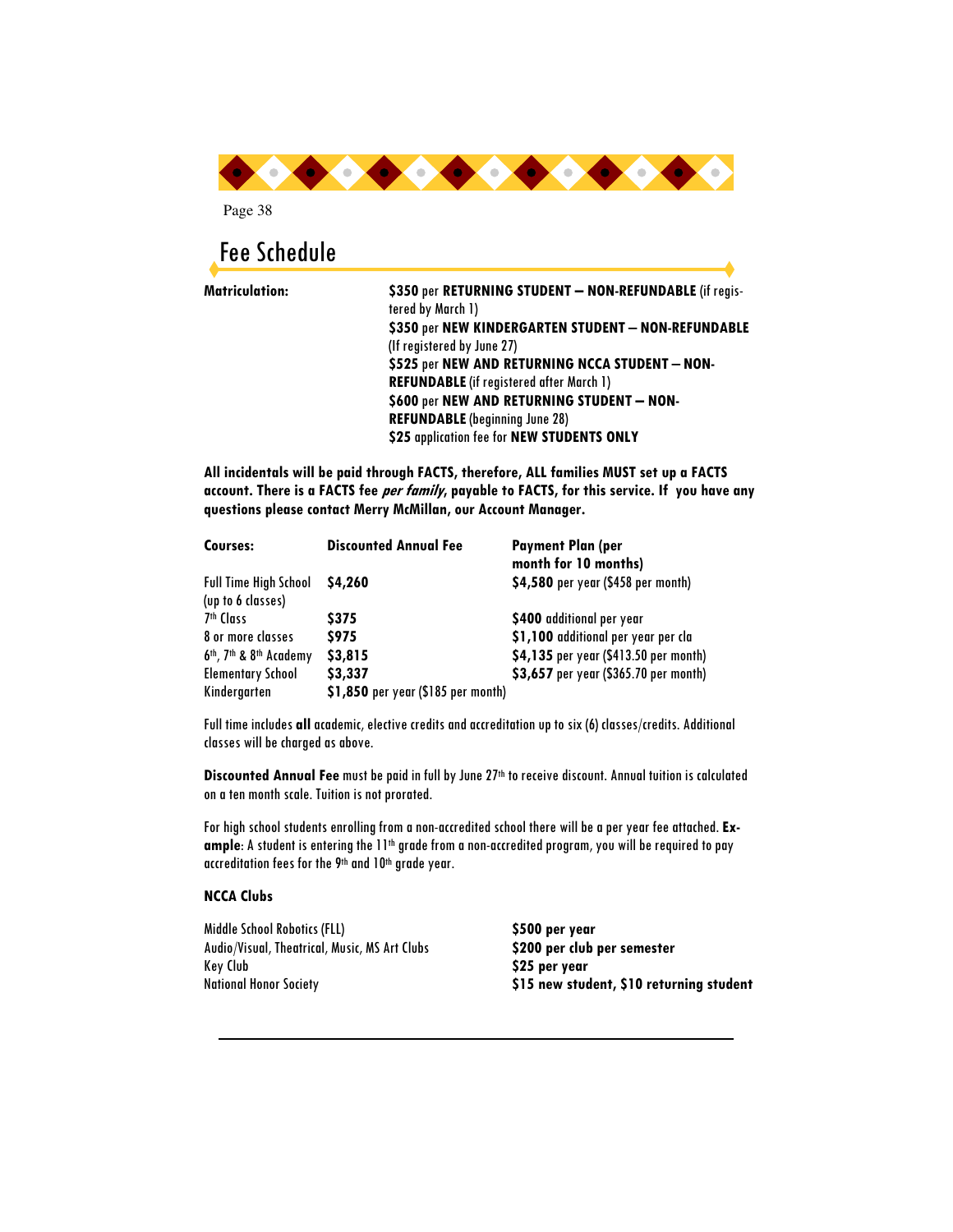

#### **Additional Costs\*\***:

NCCA Shirt - **\$20** (required for classes) NCCA Sweatshirt or Hoodie - **\$30** (required for classes) Fleece Jackets - **\$40** (special ordered at the beginning of the school year) (The above two items are the **ONLY** jackets that may be worn to school. These are considered part of the approved uniform.) High School – Consumable workbooks or paperbacks may need to be purchased by students. Calculators (for all Math classes) - **\$15**  Returned Check Fee - **\$25**  Transcript Fee **- \$5** after the first five, and after July of the year of graduation ITBS Fees – **\$60** for no show, reservation cancellation or middle school (free for full-time high school and special needs students) Middle School Late Pickup Fee (after 4:30) - \$**10**  Middle School Afterschool Care - **\$10 per day**

**AT Math and AT English – All AT Math and AT English classes will have an additional one- time \$100 fee added due to smaller class size and adjusted teaching.** 

**Please note: AT Math students are required to attend one session of summer school at the cost of \$300.** 

**Late fees of \$25.00 will be charged by FACTS for payments not received in the office by the due date.** 

**Early withdrawals during the current school year will be charged a fee of \$600, payable at time of withdrawal. [There is no exception to the withdrawal fee (loss of job, transfer of job, etc.)] If a student is withdrawn from NCCA with an outstanding debt to the school, no student records (report cards, paperwork, records or transcripts) will be released until all debts are paid in full.** 

\*\*Additional fees may be charged for field trips, sports, athletic items, uniforms, classroom materials and Helps classes. These fees will be charged in FACTS as incidentals or you can pay in the office when the activity occurs. Any special needs student wishing to attend NCCA may incur additional fees of up to \$1000.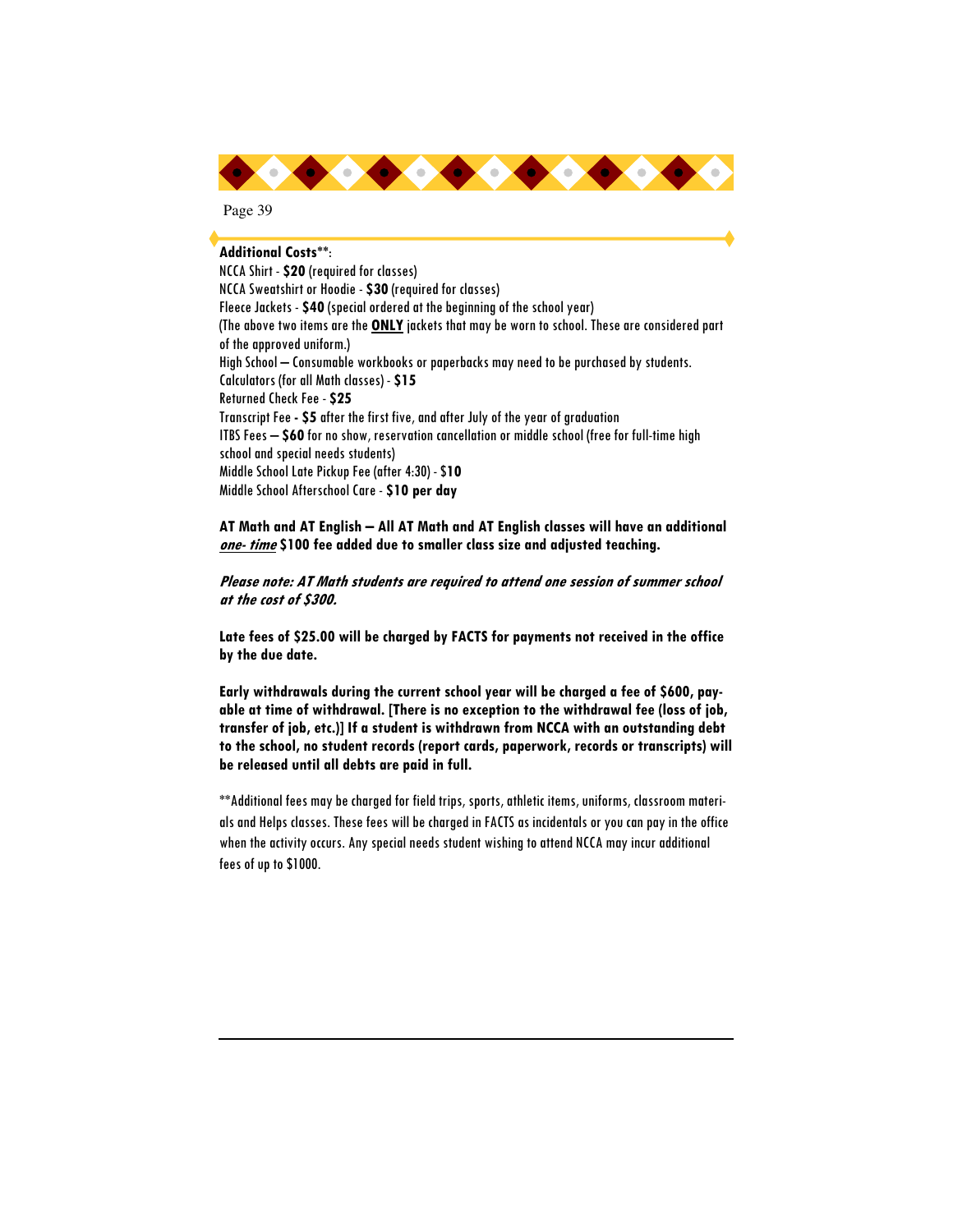

# NCCA 2019-2020 Calendar (1st Semester)

| July 30         | New and returning family orientation, 6:00PM - 8:00PM for Middle |  |  |
|-----------------|------------------------------------------------------------------|--|--|
|                 | School and 7:00PM - 9:00PM for High School. A parent from each   |  |  |
|                 | family is required to attend.                                    |  |  |
| August 1        | <b>First day of classes</b>                                      |  |  |
| August 10       | Last day to drop/add classes with no penalty                     |  |  |
| August 20       | Middle School 101 Meeting                                        |  |  |
| August 22       | <b>High School 101 Meeting</b>                                   |  |  |
| September 2     | Labor Day, no classes                                            |  |  |
| September 23-27 | Fall Break, no classes                                           |  |  |
| October 1-3     | Middle School Fall Trip                                          |  |  |
| October 4       | End of first grading period                                      |  |  |
| October 16      | PSAT / SAT-9:00AM. Must register and pay by September 4th.       |  |  |
| October 25th    | Homecoming                                                       |  |  |
| November 8 & 9  | NCCA Science Fair, 11/08 setup - 11/09 Science Fair              |  |  |
| November 25-29  | <b>Thanksgiving Break, no classes</b>                            |  |  |
| Dec. 11-17      | 1st Semester Exams                                               |  |  |
| December 17     | End of 2 <sup>nd</sup> Grading Period and 1st Semester           |  |  |
| Dec. 18- Jan. 7 | Christmas Break, no classes                                      |  |  |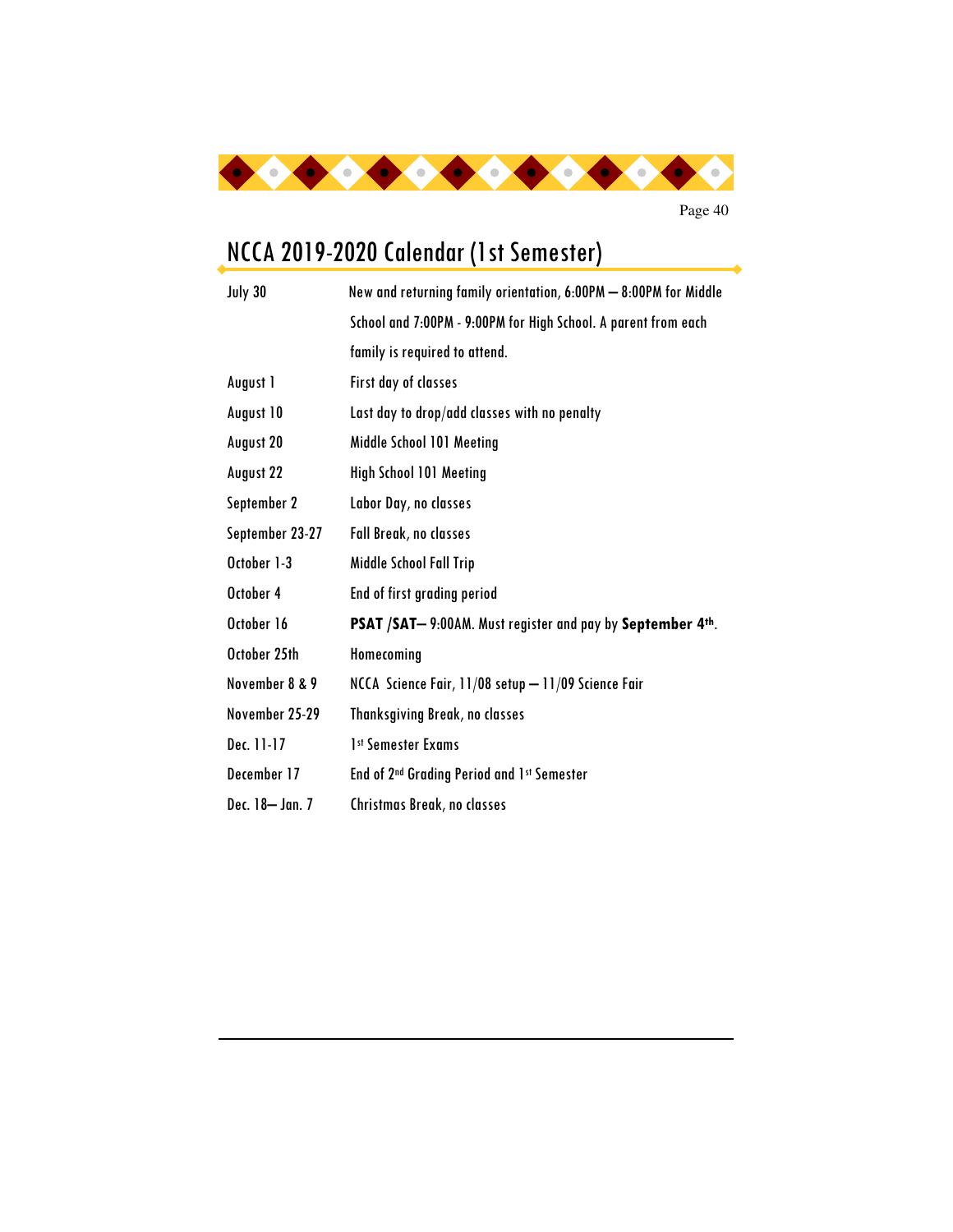

# NCCA 2019-2020 Calendar (2nd Semester)

| January 8          | Classes resume/1st semester grades due from home subjects                   |  |  |
|--------------------|-----------------------------------------------------------------------------|--|--|
| January 16-23      | <b>Mission Trip to Jamaica</b>                                              |  |  |
| January 20         | Martin Luther King Day, no classes                                          |  |  |
| <b>January TBD</b> | Senior written blessings, pictures, profiles and fees due in the office     |  |  |
| <b>January TBD</b> | Grad fees, pictures and profiles due from Seniors                           |  |  |
| February 3         | Re-enrollment begins for returning families                                 |  |  |
| <b>February 11</b> | <b>Annual Open House</b>                                                    |  |  |
| February 17-21     | Winter Break, no classes                                                    |  |  |
| February 28        | Last Day for SENIORS to register                                            |  |  |
| March 2            | New student enrollment begins, Matriculation increases for returning        |  |  |
|                    | families                                                                    |  |  |
| March 6            | End of third grading period                                                 |  |  |
| March 30- April 3  | <b>School Spring Trips</b>                                                  |  |  |
| <b>April 6-10</b>  | Spring Break, no classes                                                    |  |  |
| <b>April TBD</b>   | Prom                                                                        |  |  |
| May 8,11,13        | <b>Senior Exams</b>                                                         |  |  |
| May 11             | Graduation practice, Eagle's Landing First Baptist Church 6:00PM            |  |  |
| May 13             | Senior grades from home subjects and other outsourced                       |  |  |
|                    | courses are due in the office                                               |  |  |
| May 14-20          | 9 <sup>th</sup> - 11 <sup>th</sup> Grade Final Exams*                       |  |  |
| May 16             | Graduation, Eagle's Landing First Baptist Church 3:00PM                     |  |  |
| <b>May 20</b>      | End of fourth grading period / last day of classes                          |  |  |
| <b>May 20</b>      | 2 <sup>nd</sup> semester grades due from home subjects and other outsourced |  |  |
|                    | courses                                                                     |  |  |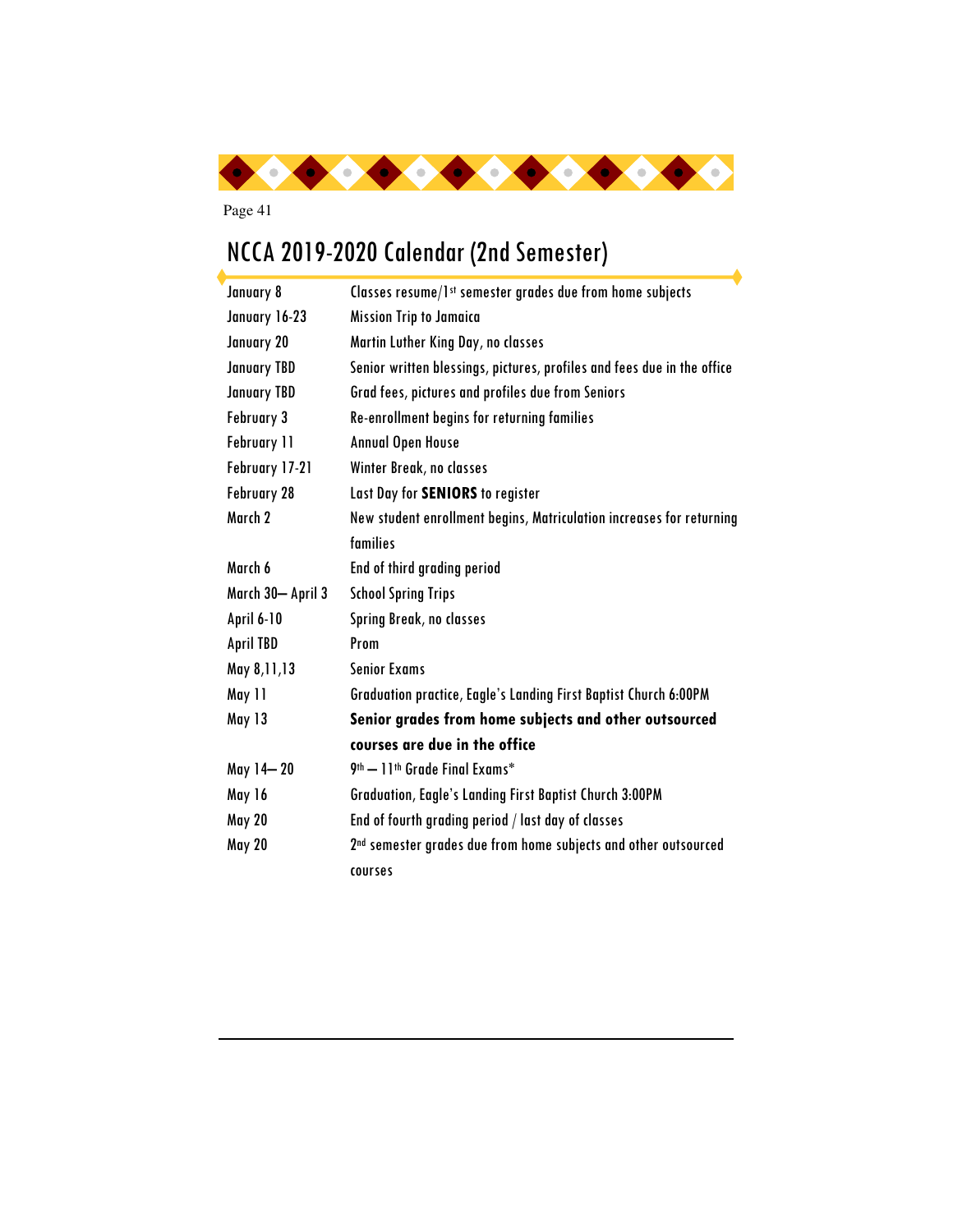

# **Athletics**

| <b>Season</b> | <b>Sport</b>                                           | <b>Training/Season Begins</b> | <b>Grades</b> |
|---------------|--------------------------------------------------------|-------------------------------|---------------|
| Fall          | Girls' Volleyball<br>JV & Varsity                      | Summer/mid-August             | $6 - 12$      |
|               | <b>Cross Country</b><br>JV & Varsity Coed              | Summer/mid-August             | $6 - 12$      |
|               | Football<br>Varsity                                    | Summer/September              | $8 - 12$      |
|               | Shotgun                                                | September/September           | $7 - 12$      |
| Winter        | <b>Basketball</b><br>MS, JV, & Varsity<br>Girls & Boys | Late fall/November            | $6 - 12$      |
| <b>Spring</b> | Golf                                                   | February/mid-March            | $6 - 12$      |
|               | <b>Baseball</b><br>MS, JV, & Varsity                   | February/March                | $6 - 12$      |
|               | <b>Tennis</b><br>JV & Varsity Coed                     | February/March                | $6 - 12$      |
|               | Soccer<br>Varsity<br>Girls & Boys                      | January/February              | $6 - 12$      |
|               | Girls' Softball                                        | January/February              | $7 - 12$      |

For some of our sports, summer camps are mandatory and all are highly recommended for students who wish to try out for a team. It is important that you check the website, www.nccacademy.net, often for updated information for the sport in which you want to participate. Additionally, sports must meet NCCA minimum roster requirements in order to field a team.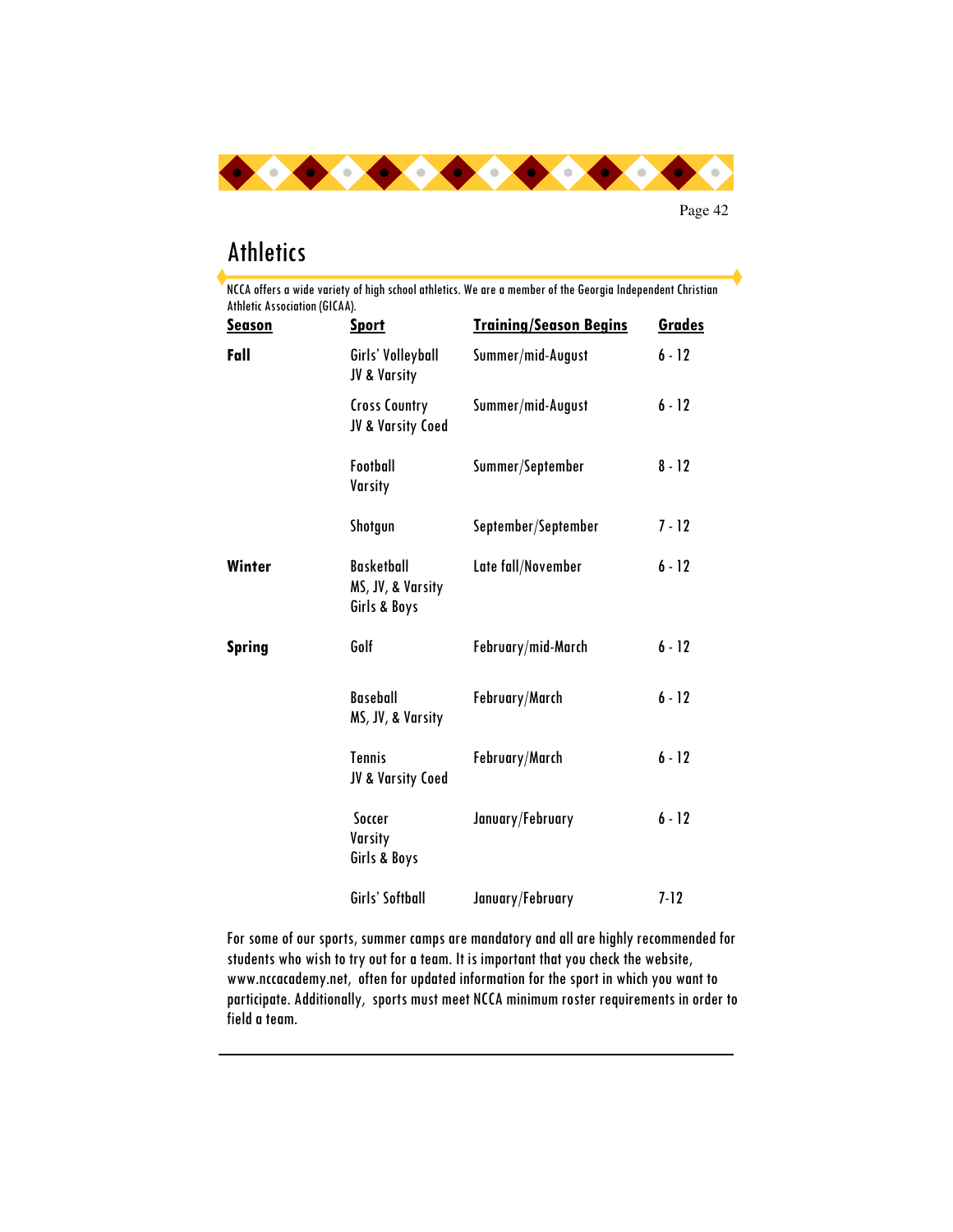